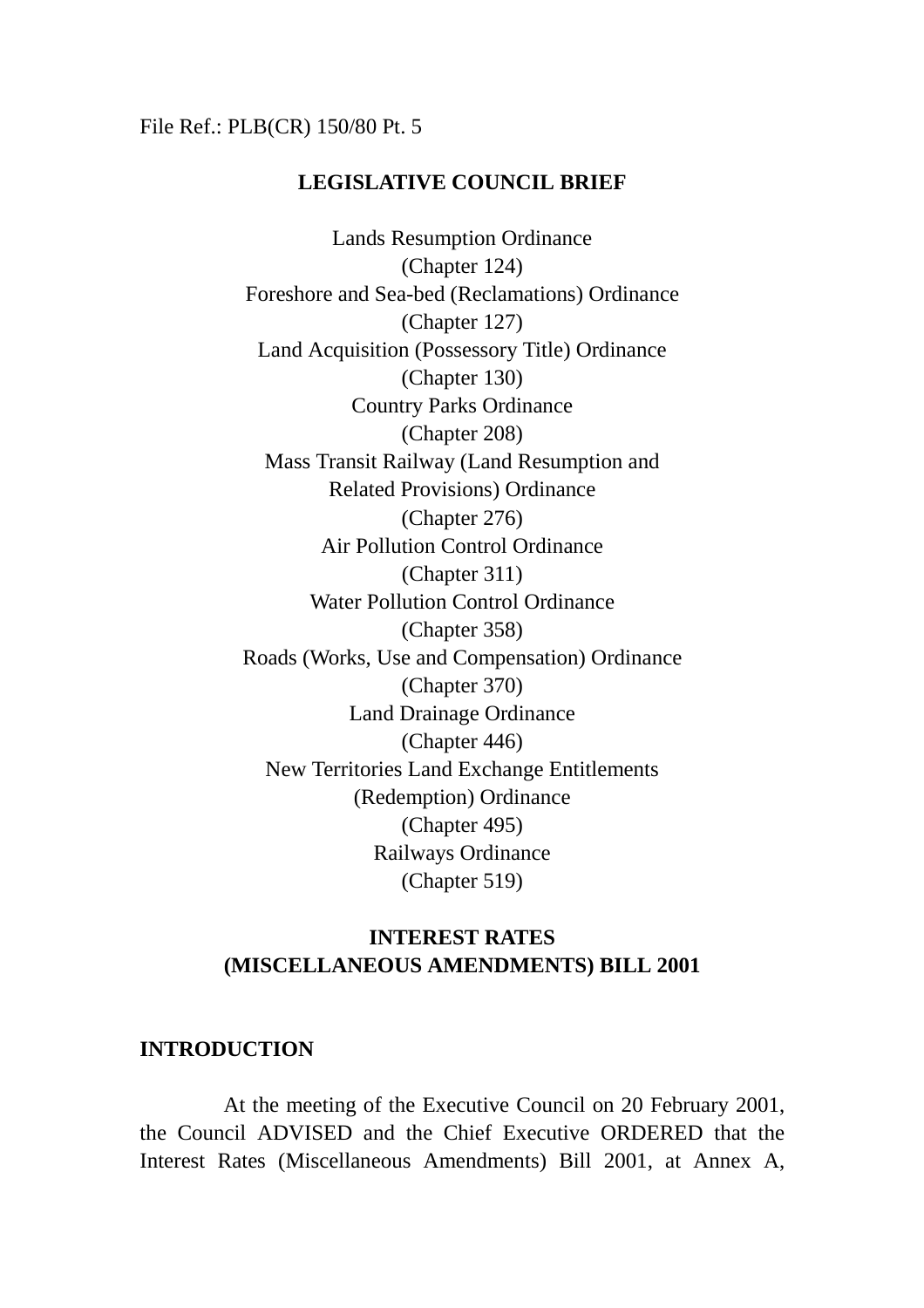should be introduced into the Legislative Council to re-define the interest rates applicable to provisional payment, redemption money and compensation payable under the various Ordinances.

## **BACKGROUND AND ARGUMENT**

## **General Background**

2. At present, interest is payable on provisional payment, redemption money or compensation under 11 Ordinances at a rate to be determined by the relevant authorities. The relevant provisions are set out at Annex B. With some minor variations<sup>(1)</sup>, the rates so determined make reference to "the lowest rate payable from time to time by members of the HKAB on time deposits"(2), which shall normally be the deposits at 24 hours' call.

3. Prior to the de-regulation of interest rates rules on time deposits with a maturity of less than seven days on 3 July 2000, the rates offered by all members of the HKAB were largely the same and the Administration's practice was to adopt the rates announced by the HKAB from time to time. However, after the de-regulation, the interest rates for these time deposits vary among members (some 150) of the HKAB. Government does not have any statutory power to require all of them to provide the requisite information. We have requested all the member banks of the HKAB to provide us with the information on their interest rates paid on deposits at 24 hours' call on each working day, but only 31 banks have provided the information. It is therefore practically impossible for the Government to identify the "lowest rate" from all the banks for the calculation of interest payment for provisional payment, redemption money or compensation payable under the above-mentioned

Notes (1) The variations in the different Ordinances are:

 $\overline{a}$ 

(a) some stipulate that the lowest interest rate should be paid;

(b) some require that the interest rate payable should have regard to the lowest rate offered from time to time by members of the HKAB and

(2) The only exception among these Ordinances is the New Territories Land Exchange Entitlements (Redemption) Ordinance, which makes reference to the note-issuing banks instead of members of the HKAB.

<sup>(</sup>c) some also make reference to such other rate as may be determined by resolution of the Legislative Council.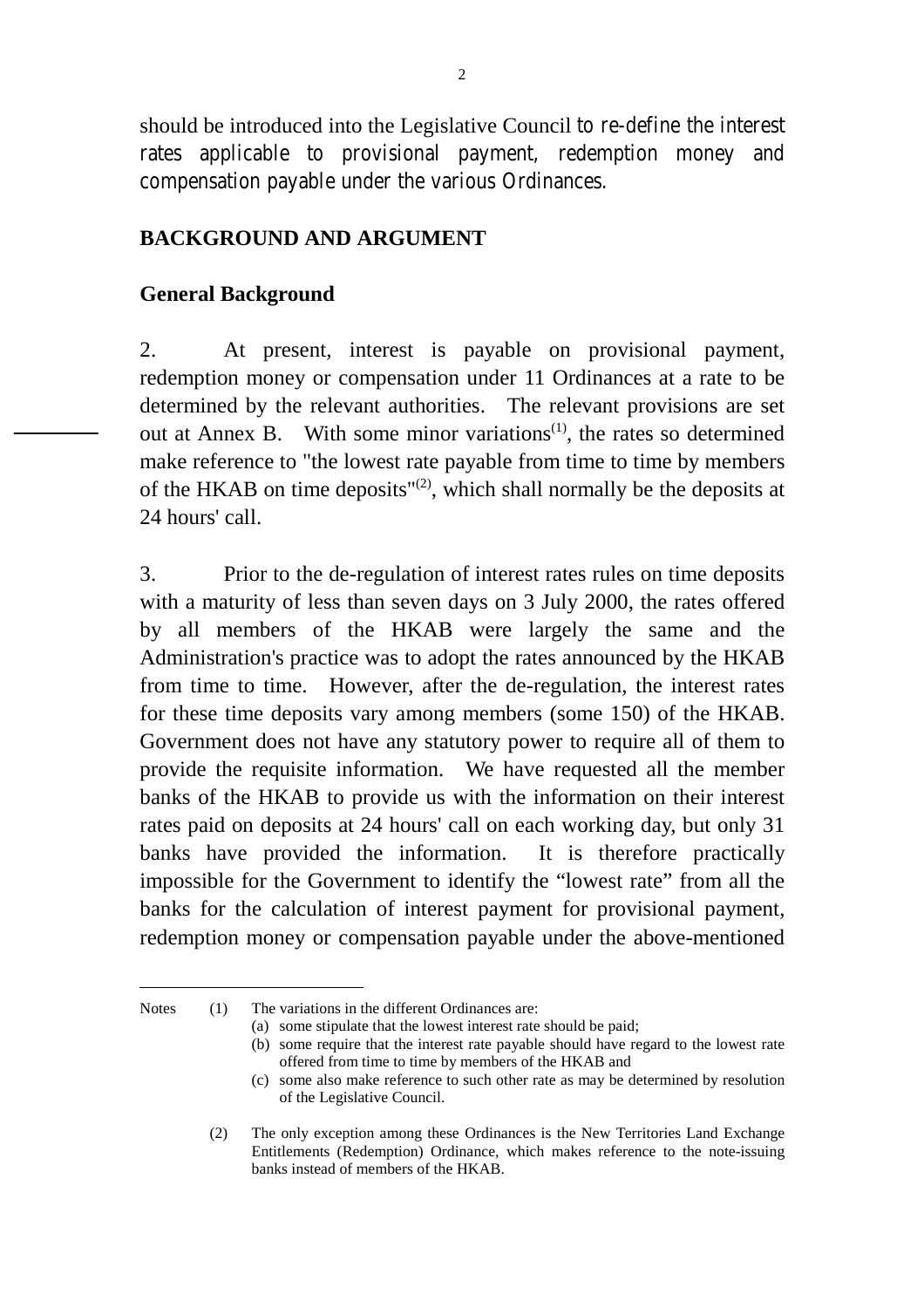Ordinances and subsidiary legislation.

4. Among the Ordinances affected, the Mass Transit Railway (Land Resumption and Related Provisions) Ordinance is the only one which makes reference to the interest rate paid from time to time by members of the HKAB on deposits at seven days' call. It also makes reference to such other rate as may be determined by resolution of the Legislative Council. Although deposits at seven days' call were already deregulated in 1995, the Lands Tribunal can still rely on the rate determined by the resolution of the Legislative Council made in 1977 which provides that the rate of interest payable under the Ordinance should be the lowest rate paid from time to time by members of the HKAB on time deposits. But with the de-regulation of the interest rate rule on time deposit with a maturity of less than seven days effective from 3 July 2000, both ways of determining the interest rates become impracticable.

5. As an interim administrative measure and in line with the existing provisions in the various ordinances, we are now paying the lowest interest rate on deposits at 24 hours' call offered by banks which have provided us with the information or the lowest rate on 24-hour deposit offered by the three note-issuing banks, as the case may be<sup>(3)</sup>. The rate, calculated on a daily basis, is the "close of business" rate on working days. For non-working days, the rate of the last working day preceding the non-working days will be used.

# **The proposal**

 $\overline{a}$ 

6. In view of the practical problem the Administration is facing as outlined above, we **propose** to amend the respective Ordinances and subsidiary legislation to re-define the interest rate applicable to provisional payment, redemption money and compensation payable under these Ordinances and subsidiary legislation. The intention is that the redefined interest rate should be as close to the original formula as possible.

Note (3) Where the existing provisions require that the lowest rate be paid, we are paying the lowest rate from among the banks which have provided us with the information. Where the existing provisions allow the exercise of discretion, we are paying the lowest rate offered by the three note-issuing banks.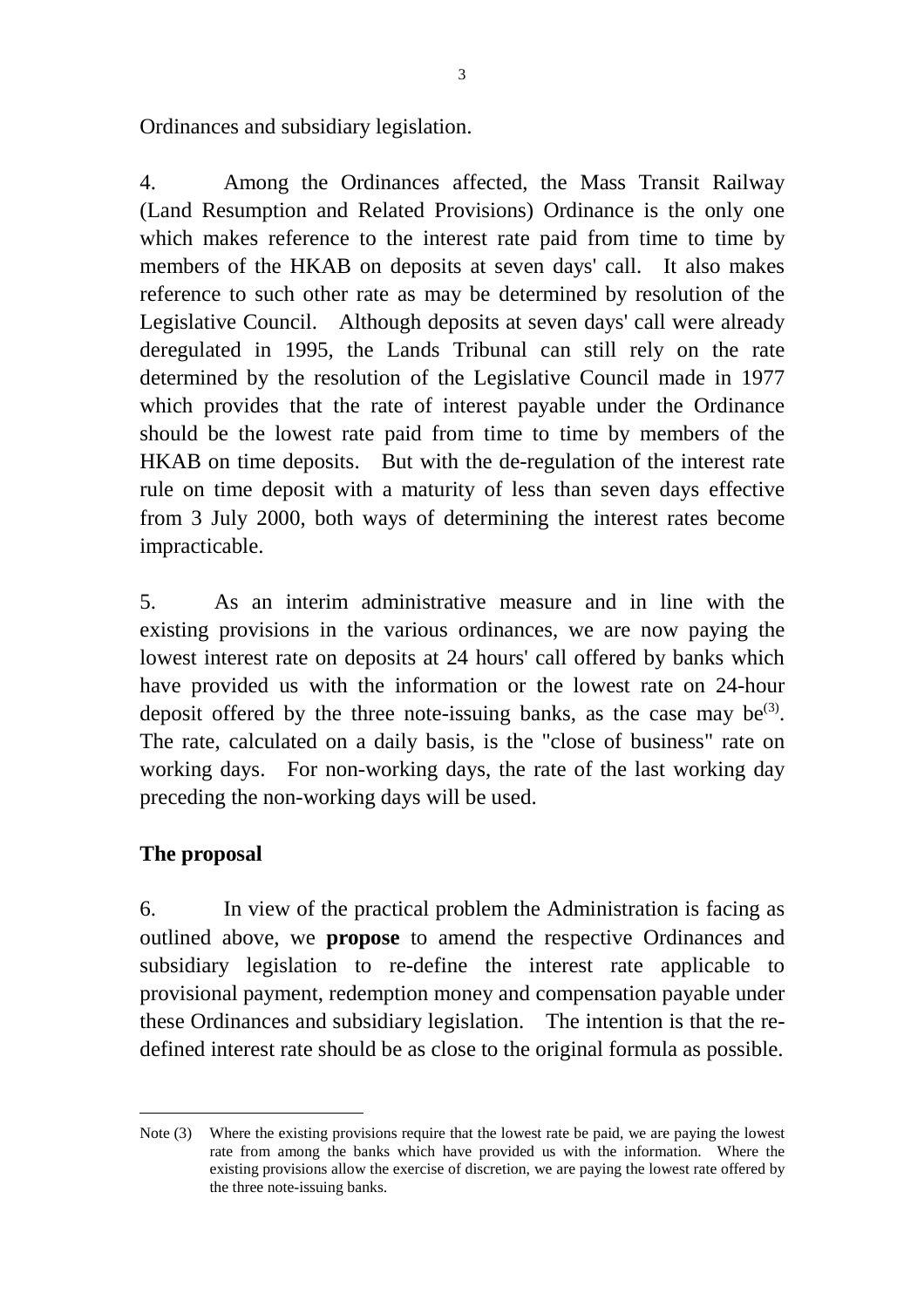7. The lowest interest rate on time deposits is normally the deposits at 24 hours' call. For the purposes of re-defining the interest rates, reference will be made in the amended provisions to the lowest of the interest rates paid on deposits at 24 hours' call by the note-issuing banks at the close of business on a day. We **propose** to make reference to the note-issuing banks instead of all members of the HKAB because the three note-issuing banks are unlikely to offer an exceptionally high or low rate on deposits at 24 hours' call as compared with other banks. Moreover, such reference to the note-issuing banks is adopted in the existing New Territories Land Exchange Entitlements (Redemption) Ordinance in relation to redemption money payable under that Ordinance. It is therefore considered both reasonable, consistent and more practicable to make reference to the note-issuing banks in determining the interest rates payable.

# **THE BILL**

8. This is an omnibus Bill amending the provisions in various Ordinances and their subsidiary legislation relating to the calculation of interest payment on provisional payment, redemption money and compensation. The Bill has 13 clauses, providing for 11 Schedules detailing the amendments made to the 11 Ordinances under this Bill. Apart from the introductory clause 1, the substantive clauses are as follows –

- (a) **Clause 2** refers to Schedule 1 that amends sections 2, 16A and 17 of the Lands Resumption Ordinance.
- (b) **Clause 3** refers to Schedule 2 that amends sections 2, 14 and 15 of the Foreshore and Sea-bed (Reclamations) Ordinance.
- (c) **Clause 4** refers to Schedule 3 that amends sections 2, 9 and 10 of the Land Acquisition (Possessory Title) Ordinance.
- (d) **Clause 5** refers to Schedule 4 that amends section 21 of the Country Parks Ordinance.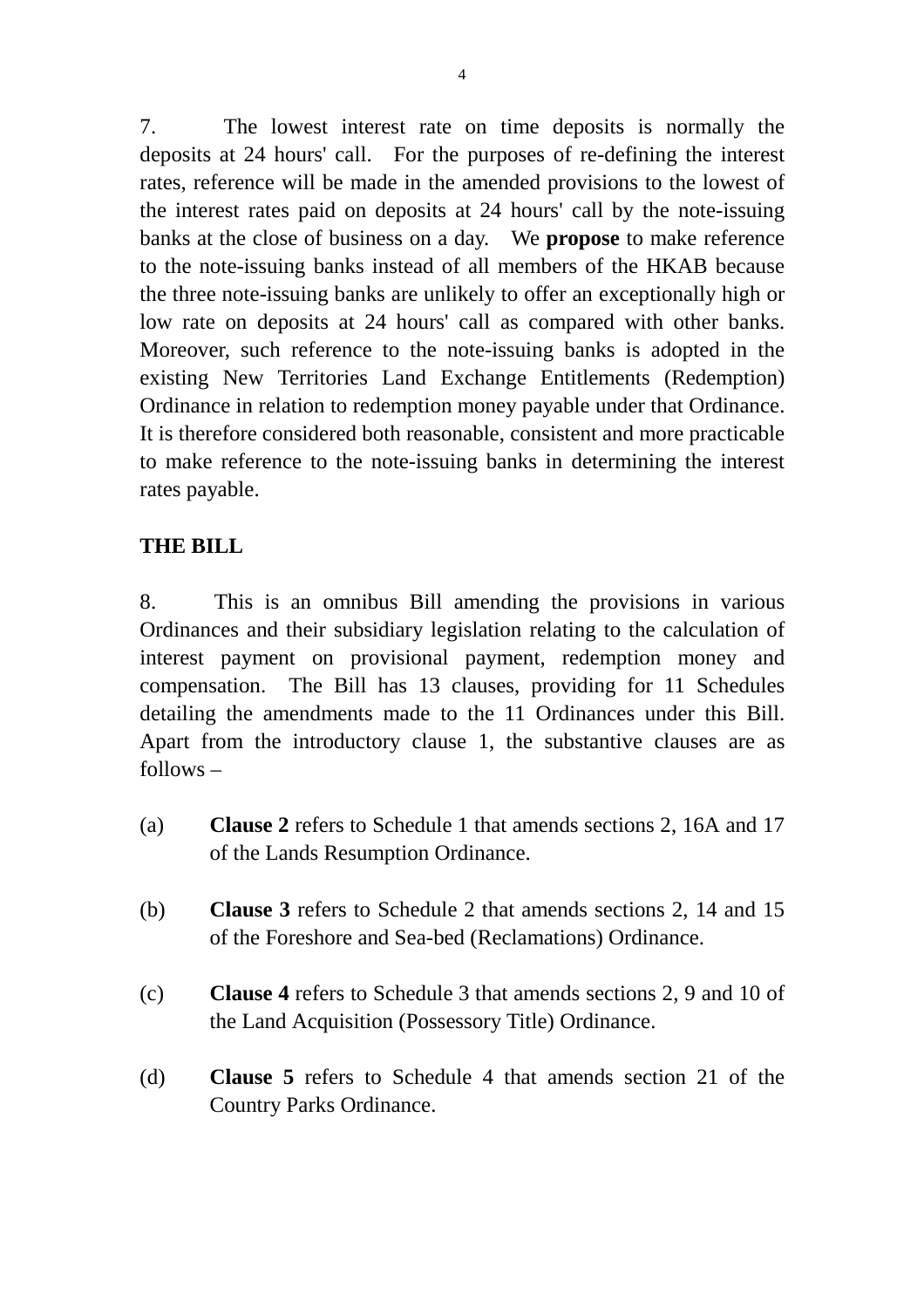- (e) **Clause 6** refers to Schedule 5 that amends section 26 of the Mass Transit Railway (Land Resumption and Related Provisions) Ordinance. It also repeals the Resolution of the Legislative Council. This is because the content of this Resolution, which is almost the same as the provisions under various Ordinances to be amended by this Bill, is no longer enforceable. Although the Resolution is repealed, its enabling provision in the Ordinance remains intact. The Legislative Council can thus make another resolution if it so wishes.
- (f) **Clause 7** refers to Schedule 6 that amends paragraph 8 of Schedule 4 to the Air Pollution Control Ordinance.
- (g) **Clause 8** refers to Schedule 7 that amends paragraph 8 of the Second Schedule to the Water Pollution Control Ordinance and section 22 of the Water Pollution Control (Sewerage) Regulation.
- (h) **Clause 9** refers to Schedule 8 that amends section 33 of the Roads (Works, Use and Compensation) Ordinance.
- (i) **Clause 10** refers to Schedule 9 that amends section 42 of the Land Drainage Ordinance.
- (j) **Clause 11** refers to Schedule 10 that amends sections 2 and 6 of the New Territories Land Exchange Entitlements (Redemption) Ordinance.
- (k) **Clause 12** refers to Schedule 11 that amends section 38 of the Railways Ordinance.
- (l) **Clause 13** is a validation and application clause that
	- (i) validates interest payments that were made in accordance with the interim administrative measures described in paragraph 5 above before the commencement of the proposed Ordinance; and
	- (ii) provides statutory authority for interest payments to be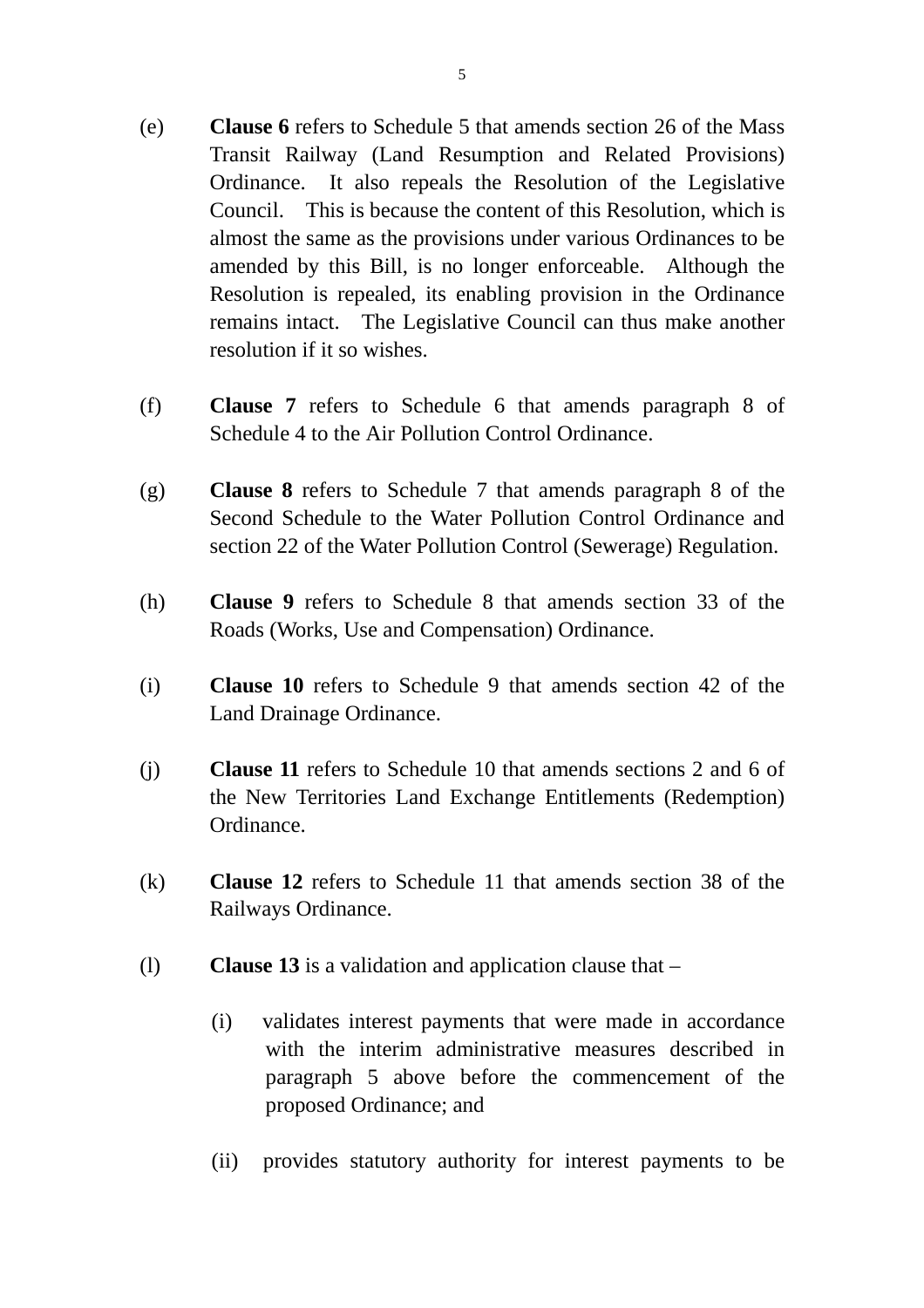made similarly after the commencement of the proposed Ordinance in relation to periods that occurred before the commencement of the proposed Ordinance.

9. The amended provisions in all Ordinances above will provide for interest payment to be made by reference to the lowest of the interest rates paid on deposits at 24 hours' call by the note-issuing banks at the close of business on every working day. Where interests are to be paid for non-working days, the rate will be the same as the one at the close of business on the last working day preceding the non-working day. Such arrangement is in fact the same as the present interim administrative measure as mentioned in paragraph 5 above.

# **LEGISLATIVE TIMETABLE**

| 10. | The legislative timetable is as follows -                                 |                |  |  |  |
|-----|---------------------------------------------------------------------------|----------------|--|--|--|
|     | Publication in the Gazette                                                | 2 March 2001   |  |  |  |
|     | First Reading and commencement of<br>Second Reading debate                | 14 March 2001  |  |  |  |
|     | Resumption of Second Reading debate,<br>committee stage and Third Reading | to be notified |  |  |  |

# **BASIC LAW IMPLICATIONS**

11. The Department of Justice advises that the Bill is consistent with the Basic Law.

## **HUMAN RIGHTS IMPLICATIONS**

12. The Department of Justice advises that the Bill has no human rights implications.

# **BINDING EFFECT OF THE LEGISLATION**

13. The amendments in the Bill will not affect the current binding effect of the various Ordinances.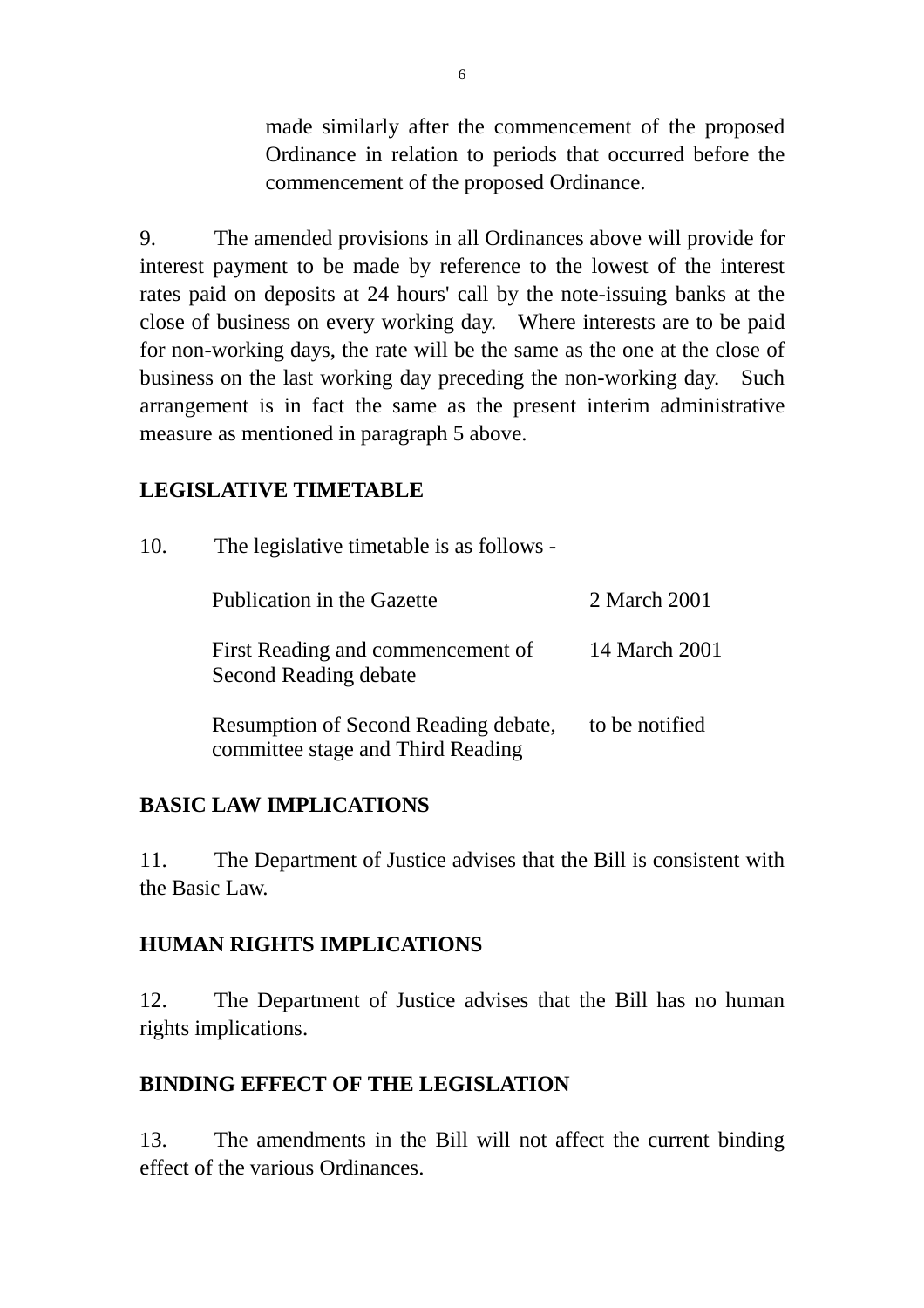# **FINANCIAL AND STAFFING IMPLICATIONS**

14. The Bill has no financial or staffing implications.

# **ECONOMIC IMPLICATIONS**

15. The Bill has no economic implications.

# **PUBLIC CONSULTATION**

16. As the Bill will require relevant information to be obtained from the note-issuing banks, we have consulted the note-issuing banks. They agree to provide the requisite information to Government on an ongoing basis.

17. The Legislative Council Panel on Planning, Lands and Works was consulted. It raised no objection in principle to the proposal.

# **PUBLICITY**

18. A press release will be issued. A spokesman will be available to handle media enquiries.

# **ENQUIRIES**

19. Enquiries about this brief may be directed to Miss Wong Yuetwah, Assistant Secretary for Planning and Lands at 2848 2112.

**Planning and Lands Bureau 28 February 2001**

[interest\exco1.doc]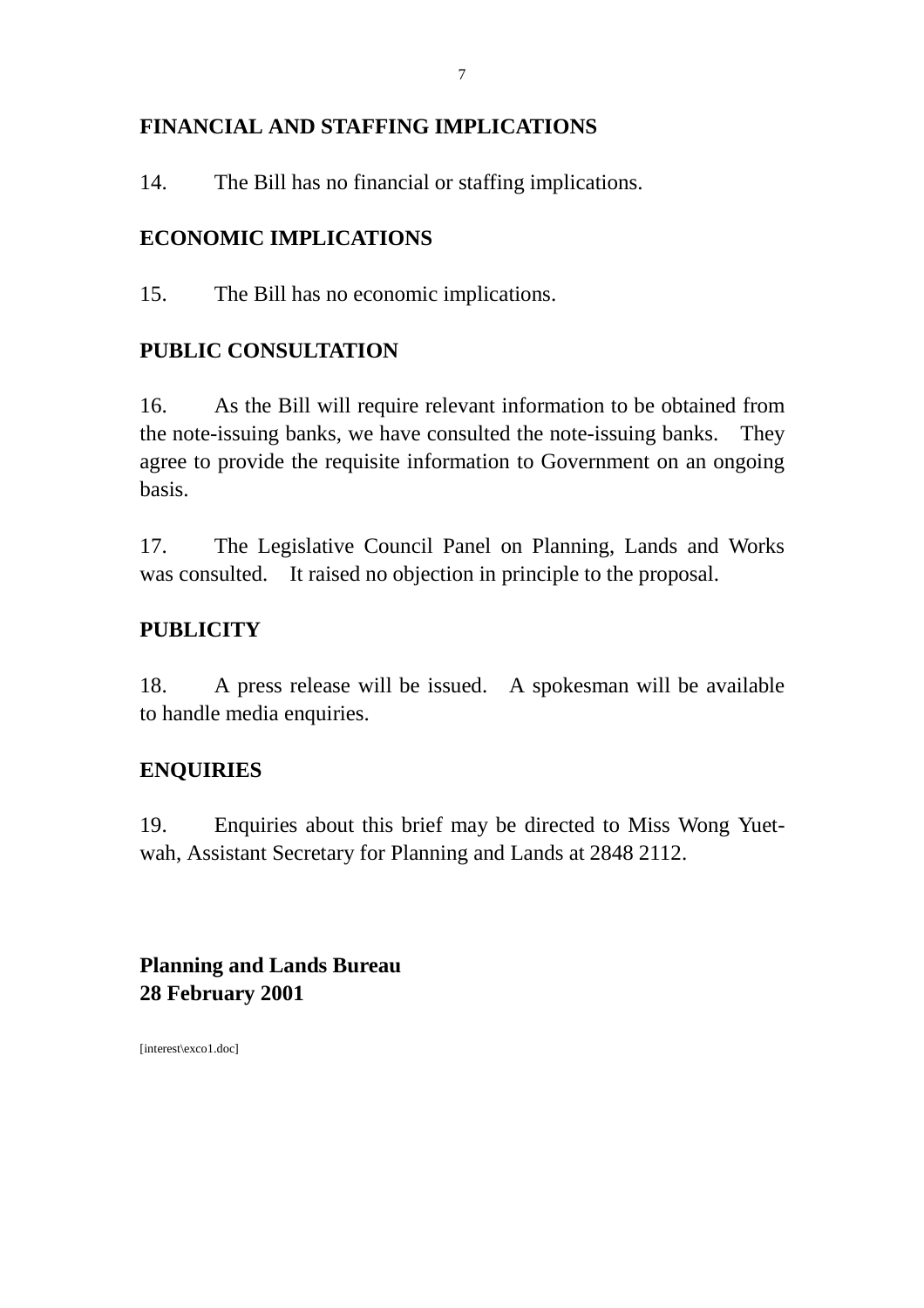### **Annex A**

## **INTEREST RATES (MISCELLANEOUS AMENDMENTS) BILL 2001**

## **CONTENTS**

| Clause     |                                                                                                                                            | Page           |
|------------|--------------------------------------------------------------------------------------------------------------------------------------------|----------------|
| 1.         | Short title                                                                                                                                | $\mathbf{1}$   |
| 2.         | Amendment of Lands Resumption Ordinance –<br>(Schedule 1)                                                                                  | $\mathbf{1}$   |
| 3.         | Amendment of Foreshore and Sea-bed (Reclamations)<br>Ordinance $-$ (Schedule 2)                                                            | 1              |
| 4.         | Amendment of Land Acquisition (Possessory Title)<br>Ordinance $-$ (Schedule 3)                                                             | $\mathbf{1}$   |
| 5.         | Country Parks Ordinance<br>Amendment of<br>(Schedule 4)                                                                                    | $\mathbf{1}$   |
| 6.         | Amendment of Mass Transit Railway (Land<br>Resumption and Related Provisions) Ordinance<br>and its subsidiary legislation $-$ (Schedule 5) | $\overline{2}$ |
| 7.         | Amendment of Air Pollution Control Ordinance -<br>(Schedule 6)                                                                             | $\overline{2}$ |
| 8.         | Amendment of Water Pollution Control Ordinance and<br>its subsidiary legislation $-$ (Schedule 7)                                          | $\overline{2}$ |
| 9.         | Amendment of Roads (Works, Use and Compensation)<br>Ordinance $-$ (Schedule 8)                                                             | $\overline{2}$ |
| 10.        | Drainage Ordinance<br>Amendment of<br>Land<br>(Schedule 9)                                                                                 | 2              |
| 11.        | Amendment of New Territories Land Exchange<br>Entitlements<br>(Redemption)<br>Ordinance<br>(Schedule 10)                                   | 2              |
| 12.        | Amendment of Railways Ordinance $-$ (Schedule 11)                                                                                          | 3              |
| 13.        | Validation of interest payments and application                                                                                            | 3              |
| Schedule 1 | Amendment of Lands Resumption Ordinance                                                                                                    | 6              |
| Schedule 2 | Amendment of Foreshore and Sea-bed (Reclamations)<br>Ordinance                                                                             | 8              |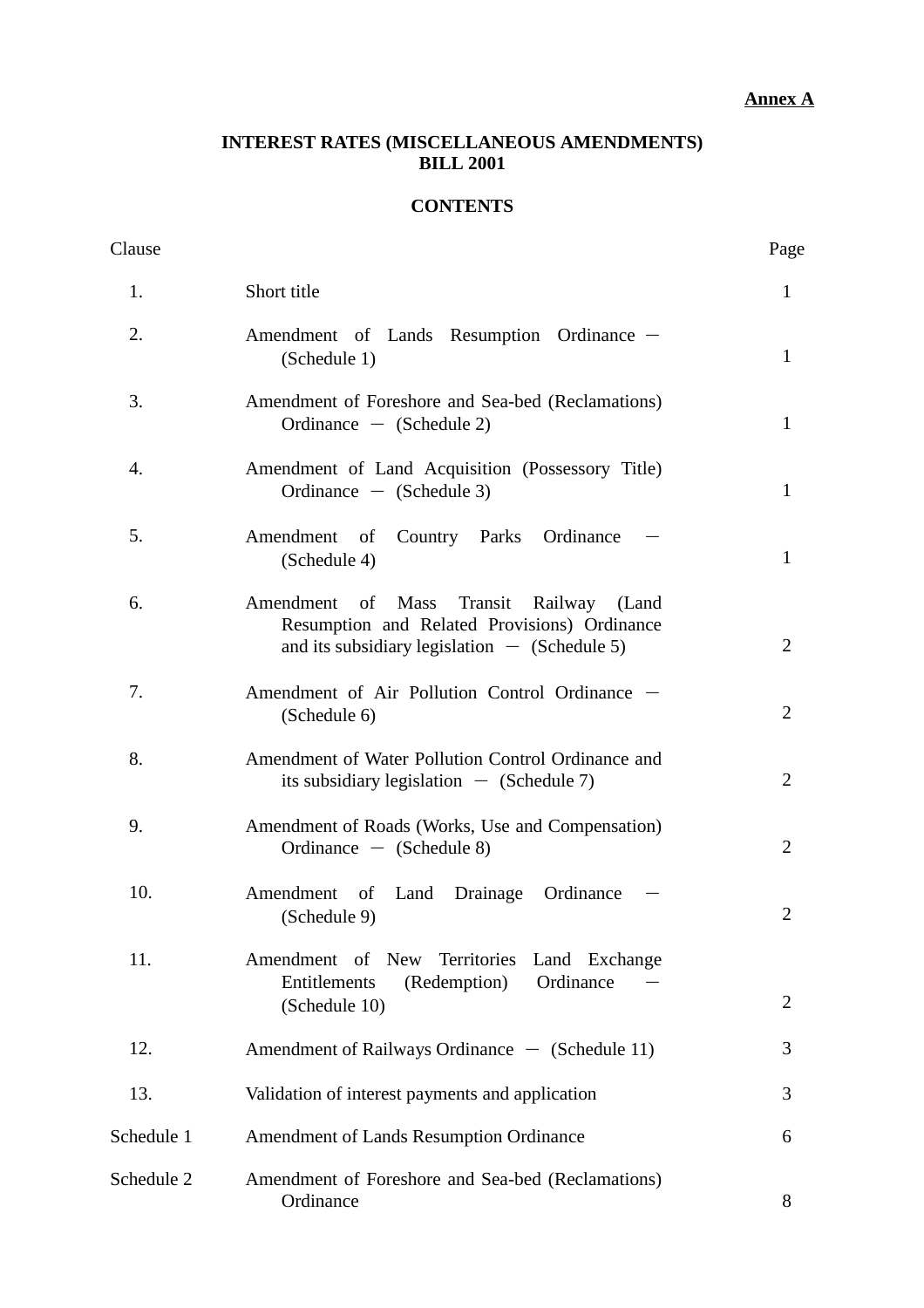| Schedule 3  | Amendment of Land Acquisition (Possessory Title)<br>Ordinance                                                 | 10 |
|-------------|---------------------------------------------------------------------------------------------------------------|----|
|             |                                                                                                               |    |
| Schedule 4  | <b>Amendment of Country Parks Ordinance</b>                                                                   | 12 |
| Schedule 5  | Amendment<br><b>Mass</b><br>Transit<br>of<br>Railway<br>(Land<br>Resumption and Related Provisions) Ordinance |    |
|             | and its subsidiary legislation                                                                                | 13 |
| Schedule 6  | Amendment of Air Pollution Control Ordinance                                                                  | 15 |
| Schedule 7  | Amendment of Water Pollution Control Ordinance and<br>its subsidiary legislation                              | 16 |
|             |                                                                                                               |    |
| Schedule 8  | Amendment of Roads (Works, Use and Compensation)<br>Ordinance                                                 | 19 |
| Schedule 9  | Amendment of Land Drainage Ordinance                                                                          | 20 |
| Schedule 10 | Amendment of New Territories Land Exchange                                                                    |    |
|             | <b>Entitlements (Redemption) Ordinance</b>                                                                    | 22 |
| Schedule 11 | <b>Amendment of Railways Ordinance</b>                                                                        | 23 |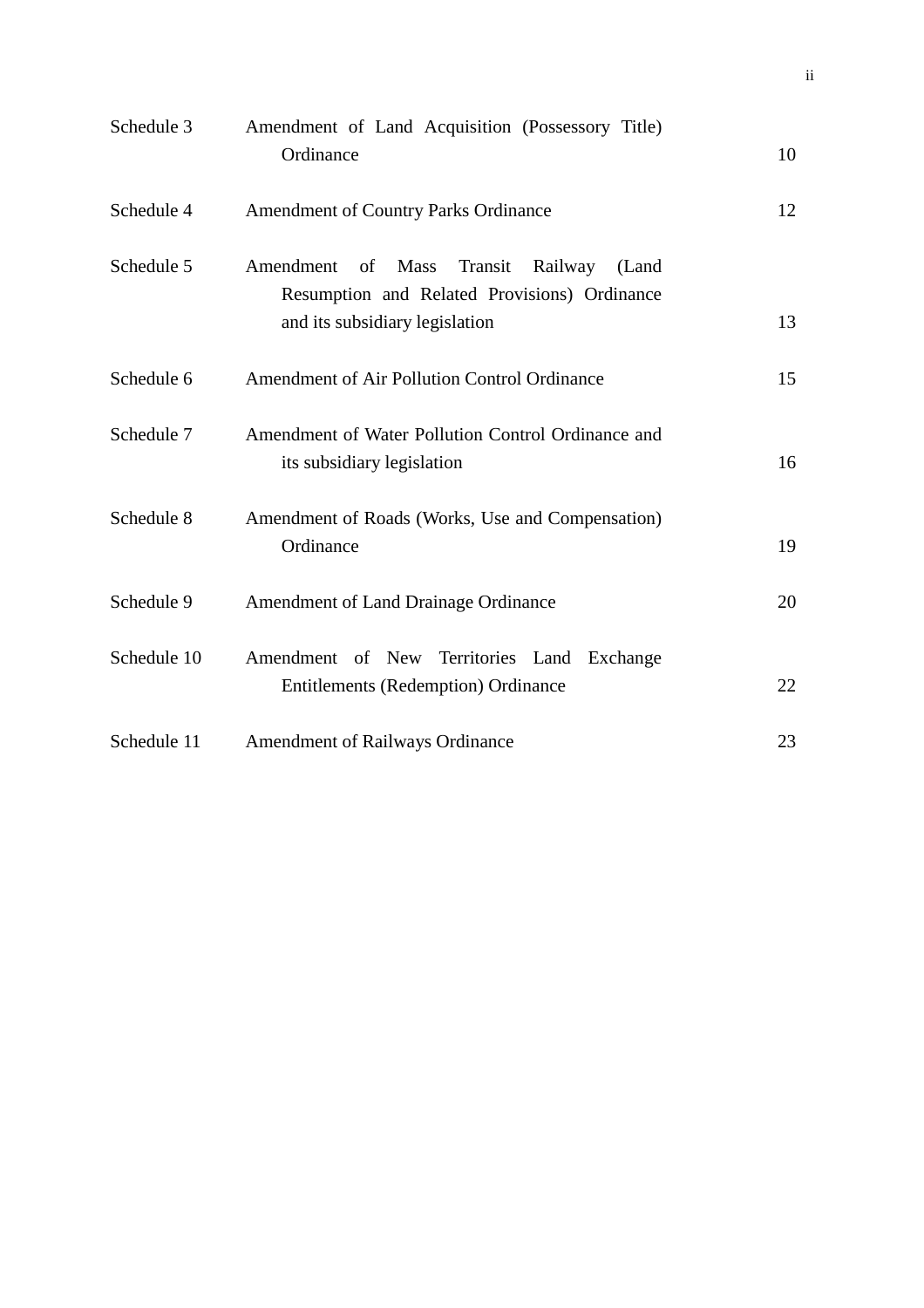### A BILL

To

Re-define the interest rates applicable to provisional payments, redemption money and compensation payable under various Ordinances.

Enacted by the Legislative Council.

### **1. Short title**

This Ordinance may be cited as the Interest Rates (Miscellaneous Amendments) Ordinance 2001.

## **2. Amendment of Lands Resumption Ordinance**-**(Schedule 1)**

The Lands Resumption Ordinance (Cap. 124) is amended as specified in Schedule 1.

## **3. Amendment of Foreshore and Sea-bed (Reclamations) Ordinance**-**(Schedule 2)**

The Foreshore and Sea-bed (Reclamations) Ordinance (Cap. 127) is amended as specified in Schedule 2.

## **4. Amendment of Land Acquisition (Possessory Title) Ordinance**-**(Schedule 3)**

The Land Acquisition (Possessory Title) Ordinance (Cap. 130) is amended as specified in Schedule 3.

# **5. Amendment of Country Parks Ordinance**- **(Schedule 4)**

The Country Parks Ordinance (Cap. 208) is amended as specified in Schedule 4.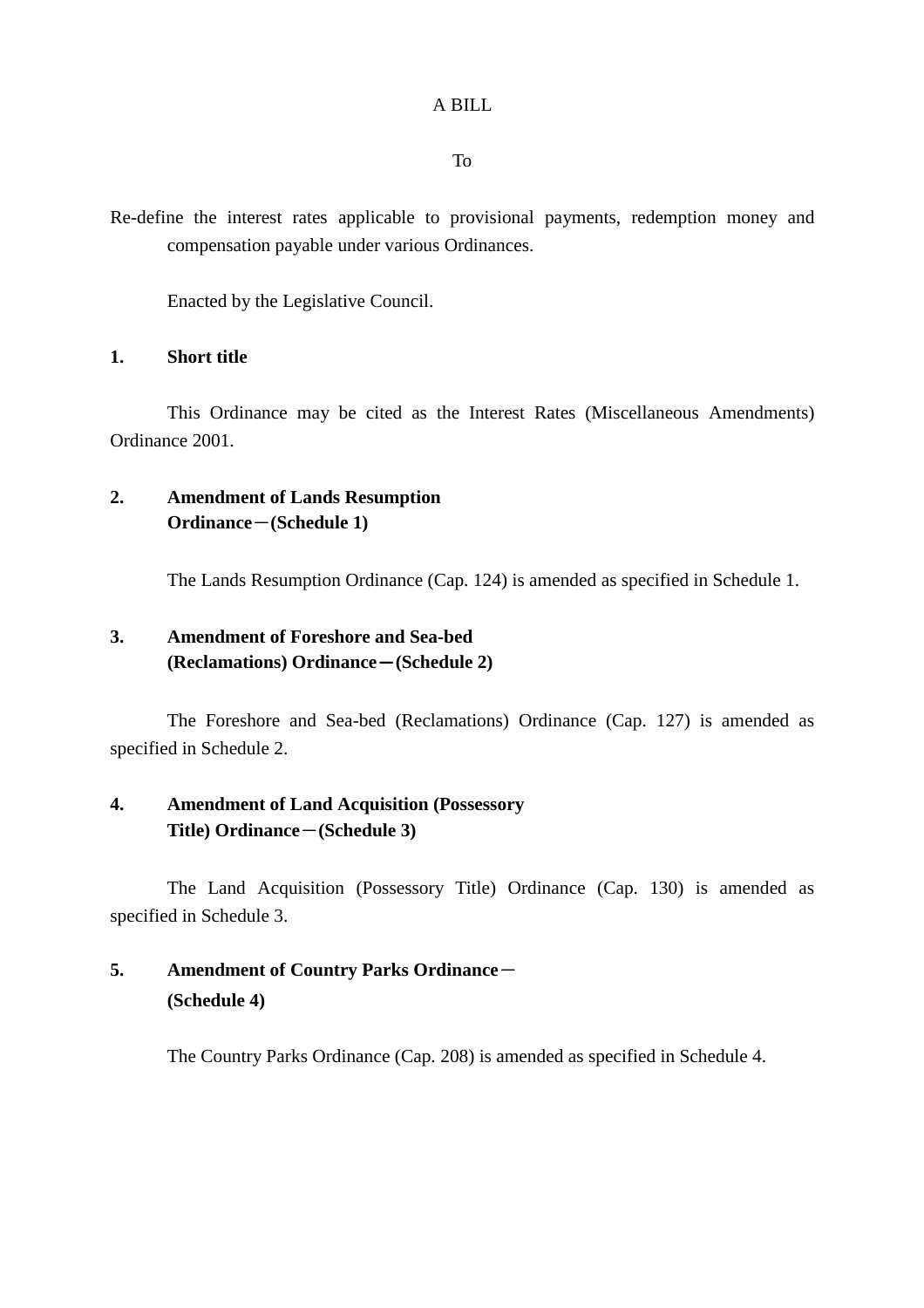**6. Amendment of Mass Transit Railway (Land Resumption and Related Provisions) Ordinance and its subsidiary legislation**- **(Schedule 5)**

The Mass Transit Railway (Land Resumption and Related Provisions) Ordinance (Cap. 276) and its subsidiary legislation are amended as specified in Schedule 5.

## **7. Amendment of Air Pollution Control Ordinance**-**(Schedule 6)**

The Air Pollution Control Ordinance (Cap. 311) is amended as specified in Schedule 6.

# **8. Amendment of Water Pollution Control Ordinance and its subsidiary legislation**- **(Schedule 7)**

The Water Pollution Control Ordinance (Cap. 358) and its subsidiary legislation are amended as specified in Schedule 7.

# **9. Amendment of Roads (Works, Use and Compensation) Ordinance**-**(Schedule 8)**

The Roads (Works, Use and Compensation) Ordinance (Cap. 370) is amended as specified in Schedule 8.

# 10. Amendment of Land Drainage Ordinance-**(Schedule 9)**

The Land Drainage Ordinance (Cap. 446) is amended as specified in Schedule 9.

# **11. Amendment of New Territories Land Exchange Entitlements (Redemption) Ordinance**-**(Schedule 10)**

The New Territories Land Exchange Entitlements (Redemption) Ordinance (Cap. 495) is amended as specified in Schedule 10.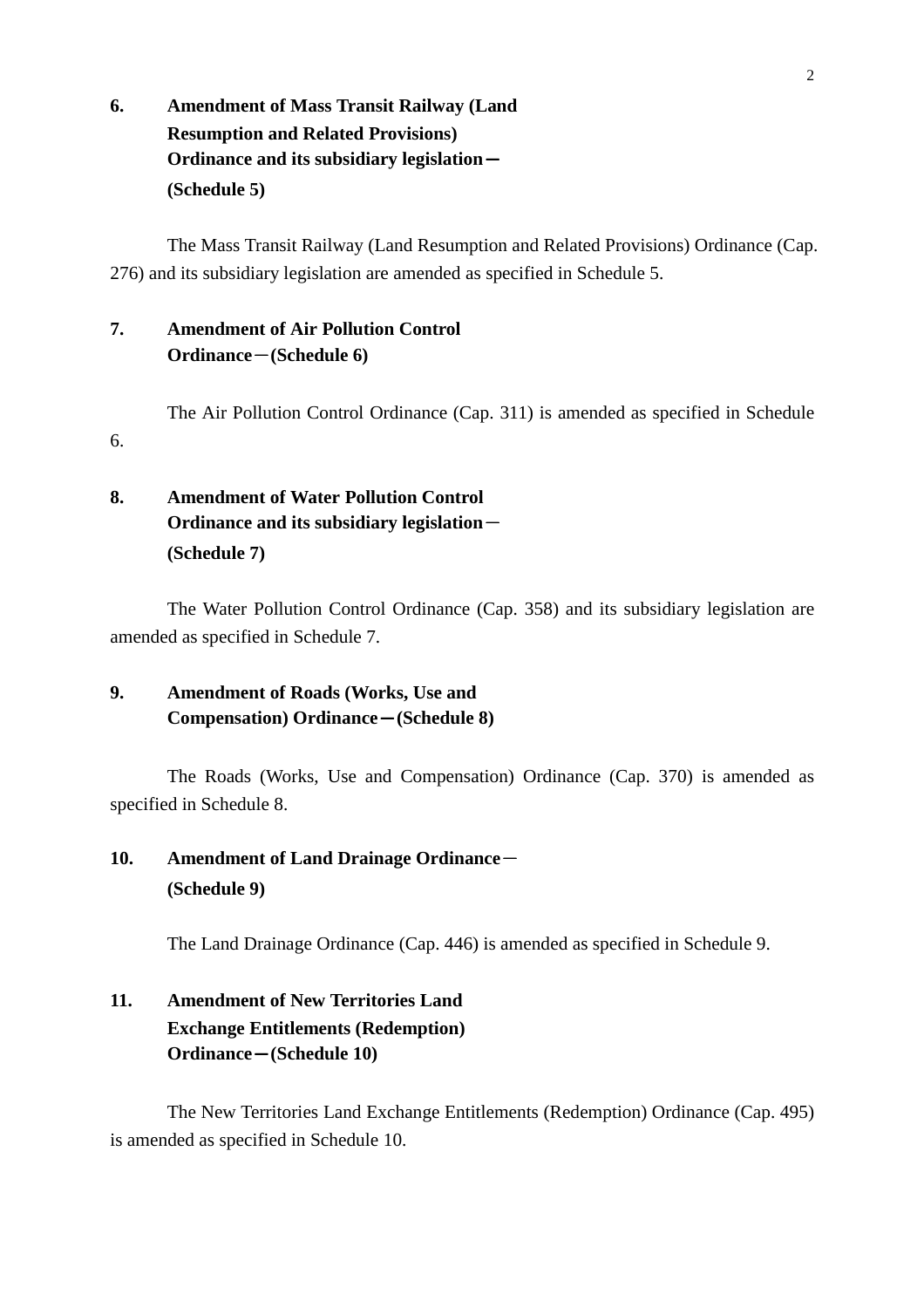# 12. Amendment of Railways Ordinance-**(Schedule 11)**

The Railways Ordinance (Cap. 519) is amended as specified in Schedule 11.

# **13. Validation of interest payments and application**

(1) Notwithstanding that interest payments on provisional payments, redemption money or compensation in respect of claims or proceedings under any enactments amended by this Ordinance made before the commencement of this Ordinance for any day of the period from 3 July 2000 to the day immediately before the date of the commencement of this Ordinance were not made in accordance with the provisions of the enactments amended by this Ordinance as they existed immediately before the commencement of this Ordinance ("the existing provisions"), those payments are deemed to have been validly made in accordance with the existing provisions.

(2) Where any interest payments on provisional payments, redemption money or compensation in respect of claims or proceedings under any enactments amended by this Ordinance may be or are required to be made on or after the date of the commencement of this Ordinance in respect of which the period or any day of the period to which those payments relate occurred before the date of the commencement of this Ordinance, the following provisions apply $-$ 

- (a) if that period or any day of that period occurred before 3 July 2000, the existing provisions will apply to interest payments in relation to that period or any day of that period, as the case may require;
- (b) if that period or any day of that period occurred on or after 3 July 2000 but before 3 October 2000, the rate of interest applicable in relation to that period or any day of that period, as the case may require, is the lowest interest rate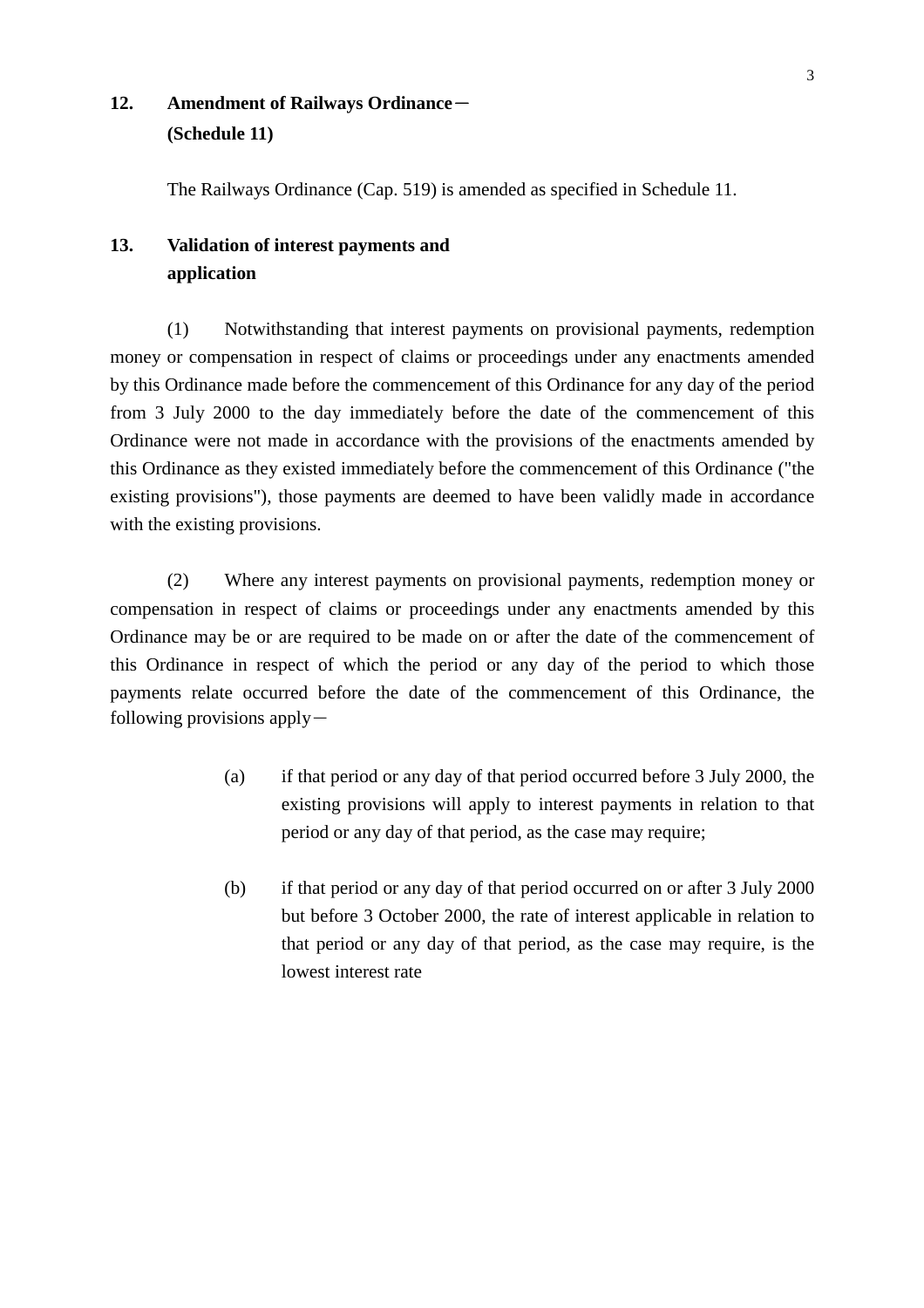paid by members of The Hong Kong Association of Banks on time deposits on 2 July 2000;

- (c) if that period or any day of that period occurred on or after 3 October 2000 but before the date of the commencement of this Ordinance and such interest payments relate to the provisions of the enactments amended by Schedule 4, 5 or 6 or section 1 of Schedule 7 as they existed immediately before the commencement of this Ordinance, subsection (3) will apply to the interest payments in relation to that period or any day of that period, as the case may require;
- (d) if that period or any day of that period occurred on or after 3 October 2000 but before the date of the commencement of this Ordinance and such interest payments relate to the provisions of the enactments amended by Schedule 1, 2 or 3, section 2 of Schedule 7 or Schedule 8, 9 or 11 as they existed immediately before the commencement of this Ordinance, subsection (4) will apply to the interest payments in relation to that period or any day of that period, as the case may require;
- (e) if that period or any day of that period occurred on or after 3 October 2000 but before the date of the commencement of this Ordinance and such interest payments relate to the provisions of the enactment amended by Schedule 10 as they existed immediately before the commencement of this Ordinance, subsection (5) will apply to the interest payments in relation to that period or any day of that period, as the case may require.
- (3) For the purposes of subsection  $(2)(c)$ , the rate of interest payable -
	- (a) in respect of a working day is the lowest of the interest rates paid on deposits at 24 hours' call at the close of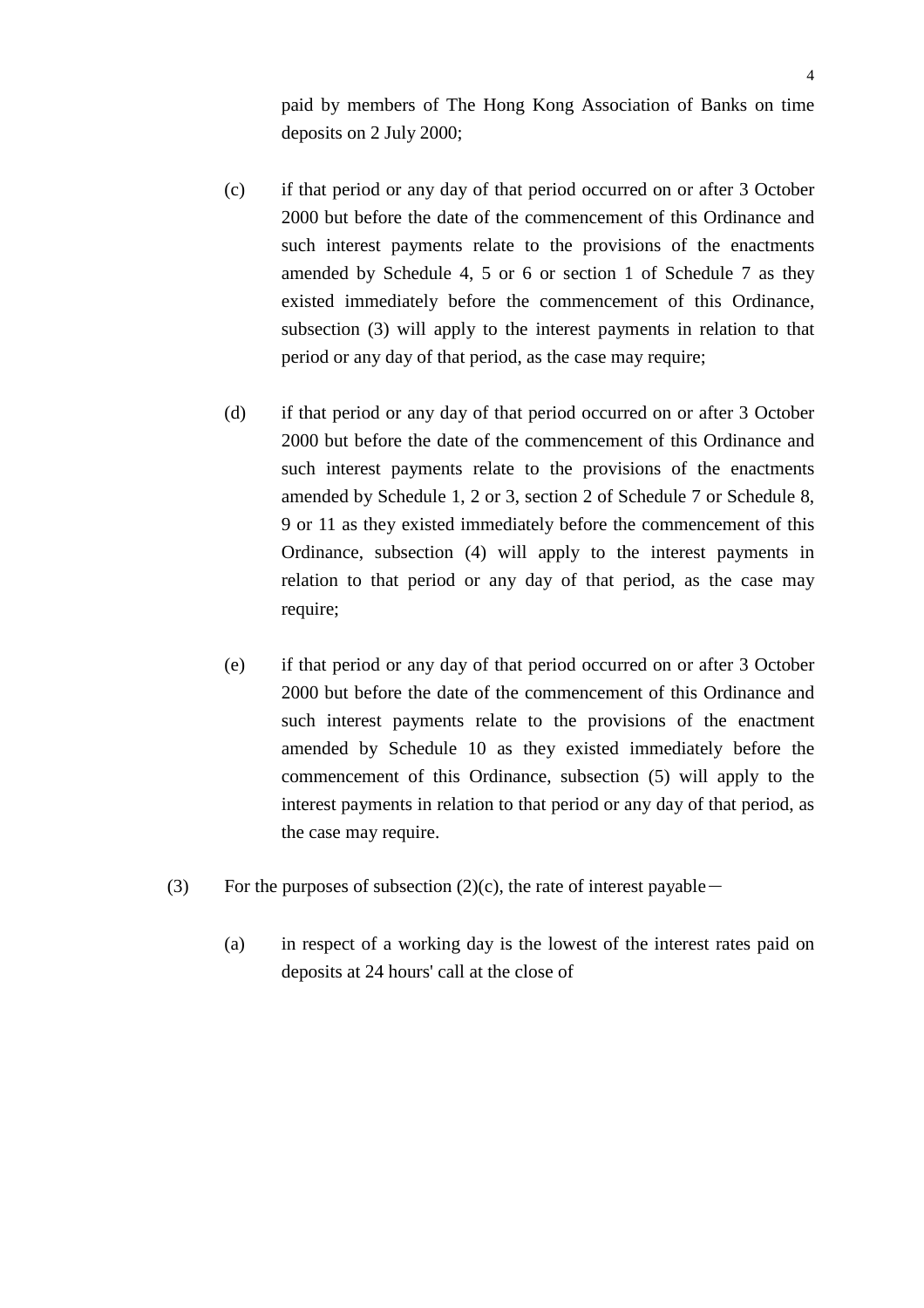business on that day by those members of The Hong Kong Association of Banks that provide the Government with the relevant interest rate; and

- (b) in respect of a non-working day is the lowest of the interest rates paid on deposits at 24 hours' call at the close of business on the last working day before that day by those members of The Hong Kong Association of Banks that provide the Government with the relevant interest rate.
- (4) For the purposes of subsection  $(2)(d)$ , the rate of interest payable -
	- (a) in respect of a working day must not be lower than the lowest of the interest rates paid on deposits at 24 hours' call at the close of business on that day by those members of The Hong Kong Association of Banks that provide the Government with the relevant interest rate; and
	- (b) in respect of a non-working day must not be lower than the lowest of the interest rates paid on deposits at 24 hours' call at the close of business on the last working day before that day by those members of The Hong Kong Association of Banks that provide the Government with the relevant interest rate.
- (5) For the purposes of subsection (2)(e), the rate of interest payable  $-$ 
	- (a) in respect of a working day is the lowest of the interest rates paid on deposits at 24 hours' call by note-issuing banks at the close of business on that day; and
	- (b) in respect of a non-working day is the lowest of the interest rates paid on deposits at 24 hours' call by note-issuing banks at the close of business on the last working day before that day.
- $(6)$  In this section  $-$

"non-working day" (非工作日) means a day that is not a working day;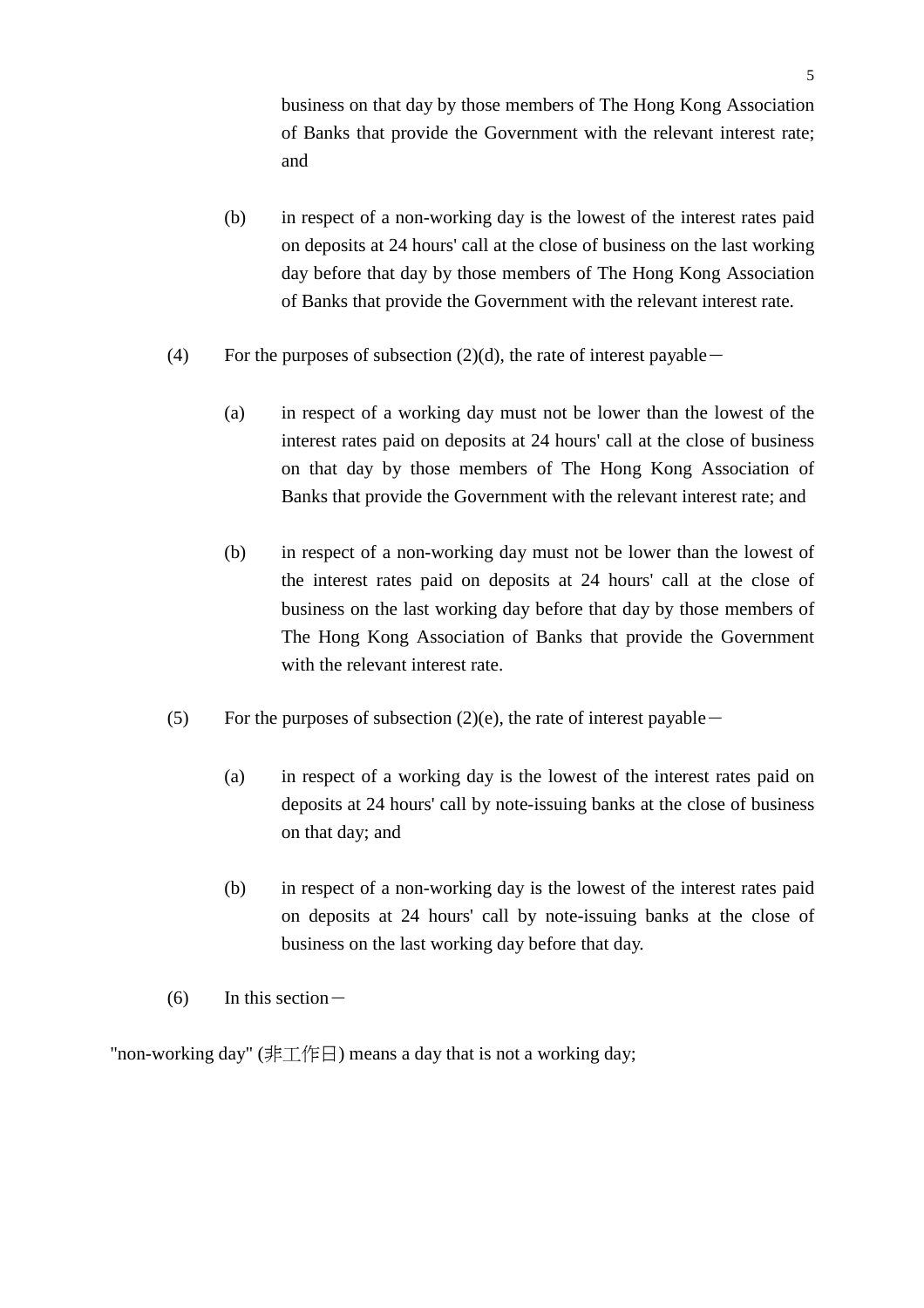"note-issuing bank" (發鈔銀行) has the meaning assigned to it by section 2 of the Legal Tender Notes Issue Ordinance (Cap. 65);

"working day" (工作日) means any day other than  $-$ 

- (a) a public holiday; or
- (b) a gale warning day or black rainstorm warning day as defined in section 71(2) of the Interpretation and General Clauses Ordinance (Cap. 1).

### SCHEDULE 1 [s. 2]

### AMENDMENT OF LANDS RESUMPTION ORDINANCE

#### 1. **Interpretation**

Section 2 of the Lands Resumption Ordinance (Cap. 124) is amended by adding-

""non-working day" (非工作日) means a day that is not a working day;

- "note-issuing bank" (發鈔銀行), for the purposes of sections 16A and 17, has the meaning assigned to it by section 2 of the Legal Tender Notes Issue Ordinance (Cap. 65);
- "working day" (工作日), for the purposes of sections 16A and 17, means any day other than $-$ 
	- (a) a public holiday; or
	- (b) a gale warning day or black rainstorm warning day as defined in section 71(2) of the Interpretation and General Clauses Ordinance (Cap. 1).".

## 2. **Provisional payment pending determination of compensation**

Section 16A is amended-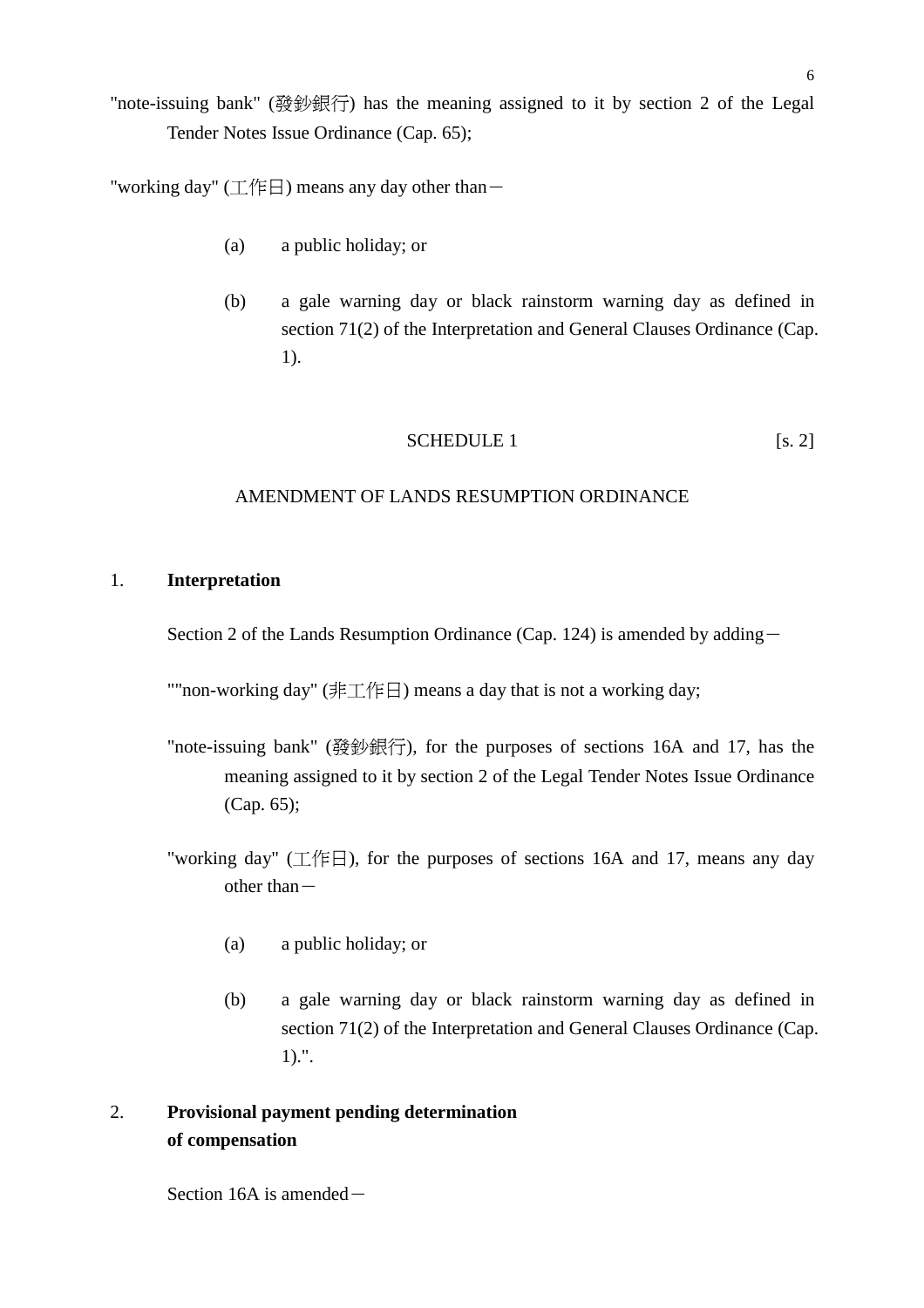(a) in subsection (1)(b), by repealing everything after "calculated" and substituting "on a daily basis according to subsection (1A).";

(b) by adding  $-$ 

 $"(1)$  For the purposes of subsection  $(1)(b)$ , the rate of interest paid-

- (a) in respect of a working day must not be lower than the lowest of the interest rates paid on deposits at 24 hours' call by note-issuing banks at the close of business on that day; and
- (b) in respect of a non-working day must not be lower than the lowest of the interest rates paid on deposits at 24 hours' call by note-issuing banks at the close of business on the last working day before that day.".

### 3. **Payment of compensation and interest**

Section 17(3A) is repealed and the following substituted $-$ 

"(3A) Subject to subsection (3B), the rate of interest for the purposes of subsection (3) shall be such rate as the Lands Tribunal may fix.

- (3B) The rate of interest fixed under subsection  $(3A)$ 
	- (a) in respect of a working day must not be lower than the lowest of the interest rates paid on deposits at 24 hours' call by noteissuing banks at the close of business on that day; and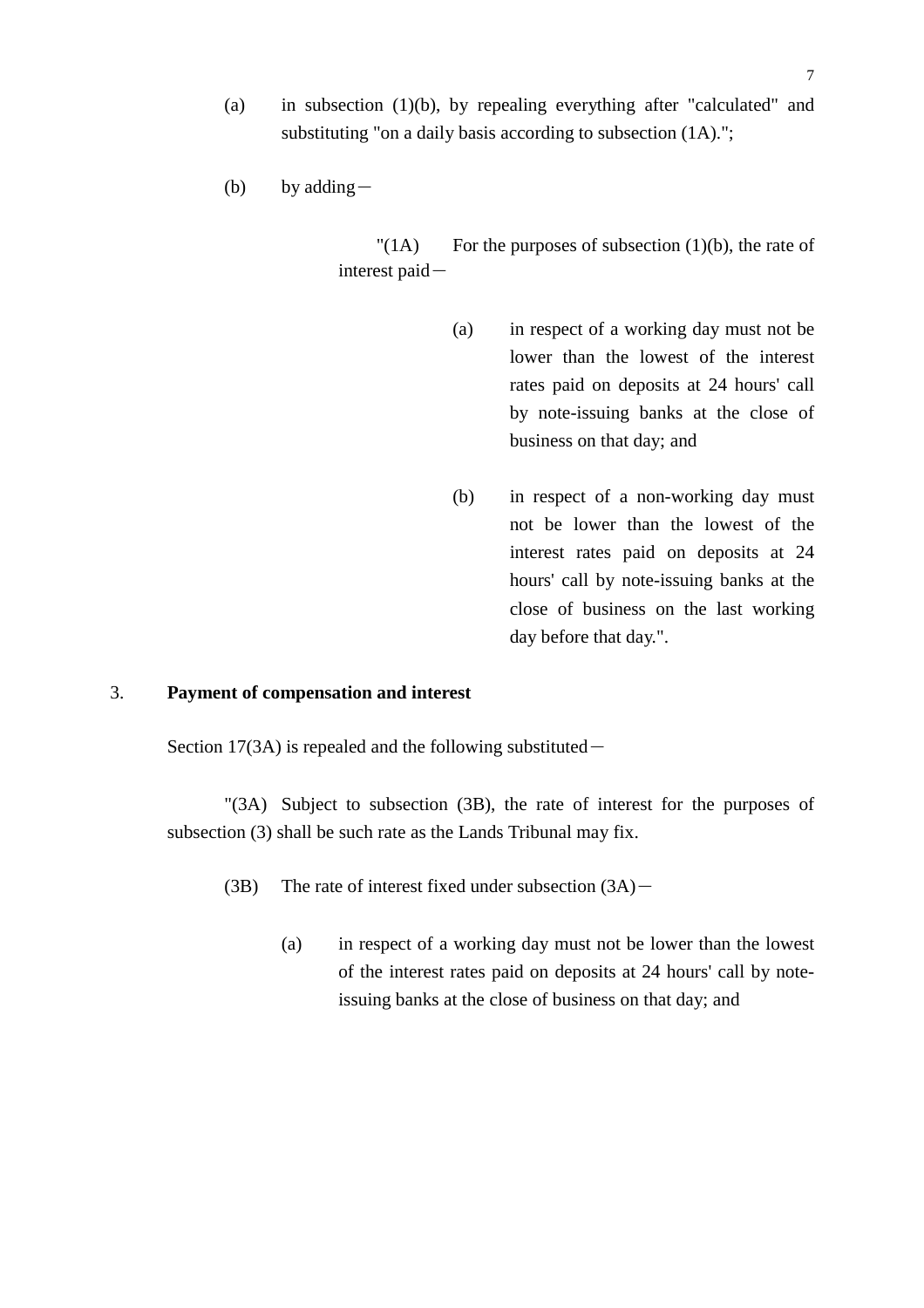(b) in respect of a non-working day must not be lower than the lowest of the interest rates paid on deposits at 24 hours' call by note-issuing banks at the close of business on the last working day before that day.".

### SCHEDULE 2 [s. 3]

## AMENDMENT OF FORESHORE AND SEA-BED (RECLAMATIONS) ORDINANCE

#### 1. **Interpretation**

Section 2 of the Foreshore and Sea-bed (Reclamations) Ordinance (Cap. 127) is amended by adding-

""non-working day" (非工作日) means a day that is not a working day;

- "note-issuing bank" (發鈔銀行), for the purposes of sections 14 and 15, has the meaning assigned to it by section 2 of the Legal Tender Notes Issue Ordinance (Cap. 65);
- "working day" (工作日), for the purposes of sections 14 and 15, means any day other  $than-$ 
	- (a) a public holiday; or
	- (b) a gale warning day or black rainstorm warning day as defined in section 71(2) of the Interpretation and General Clauses Ordinance (Cap. 1).".

# 2. **Provisional payment pending determination of compensation**

Section 14 is amended $-$ 

(a) in subsection  $(1)(b)$ , by repealing everything after "calculated" and substituting "on a daily basis according to subsection  $(1A)$ .";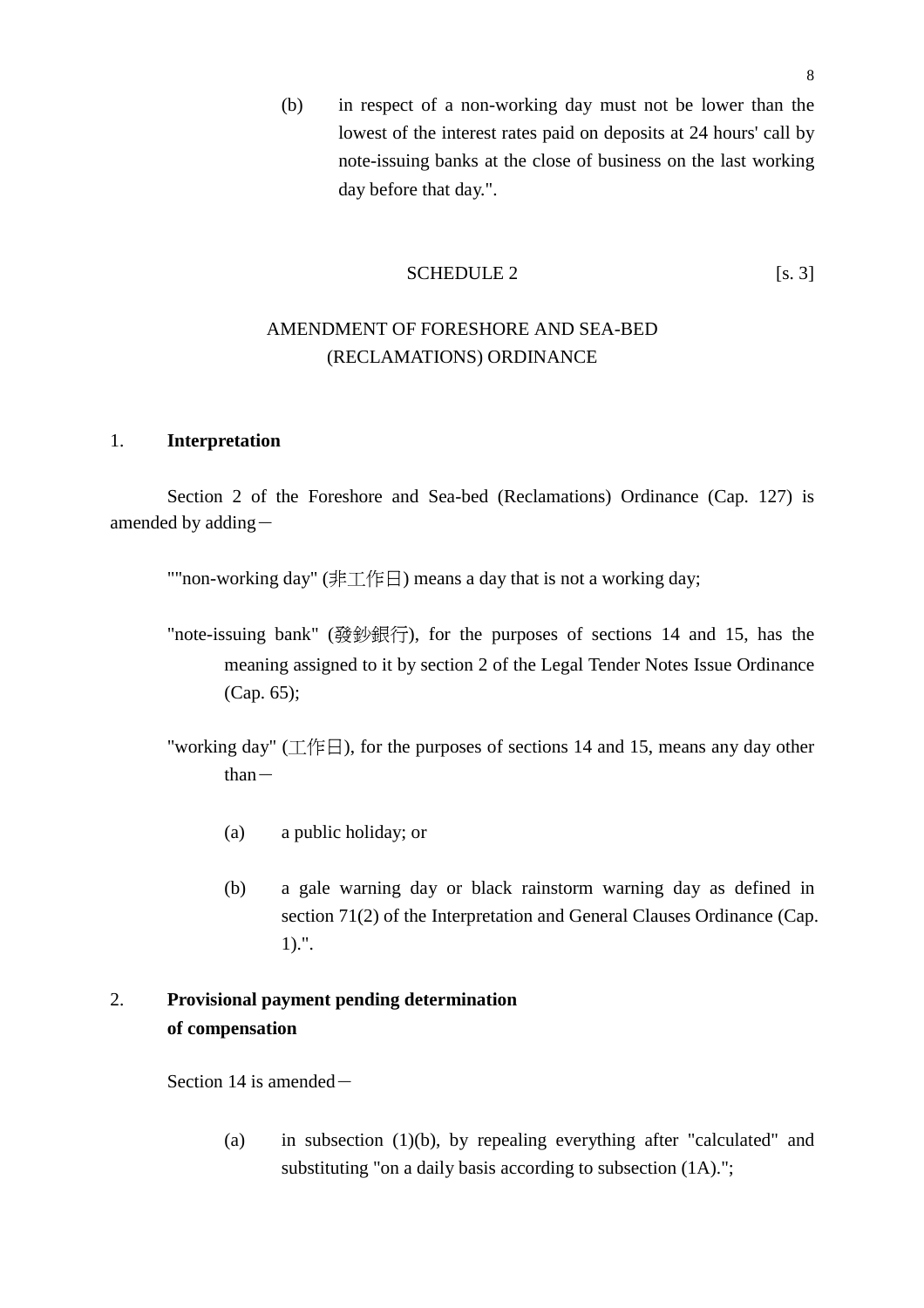#### (b) by adding  $-$

 $"(1)$  For the purposes of subsection  $(1)(b)$ , the rate of interest paid-

- (a) in respect of a working day must not be lower than the lowest of the interest rates paid on deposits at 24 hours' call by note-issuing banks at the close of business on that day; and
- (b) in respect of a non-working day must not be lower than the lowest of the interest rates paid on deposits at 24 hours' call by note-issuing banks at the close of business on the last working day before that day.".

### 3. **Payment of compensation and interest**

Section 15(4) is repealed and the following substituted $-$ 

"(4) Subject to subsection (4A), the rate of interest for the purposes of subsection (3) shall be such rate as the Lands Tribunal may fix.

- (4A) The rate of interest fixed under subsection  $(4)$ 
	- (a) in respect of a working day must not be lower than the lowest of the interest rates paid on deposits at 24 hours' call by noteissuing banks at the close of business on that day; and
	- (b) in respect of a non-working day must not be lower than the lowest of the interest rates paid on deposits at 24 hours' call by note-issuing banks at the close of business on the last working day before that day.".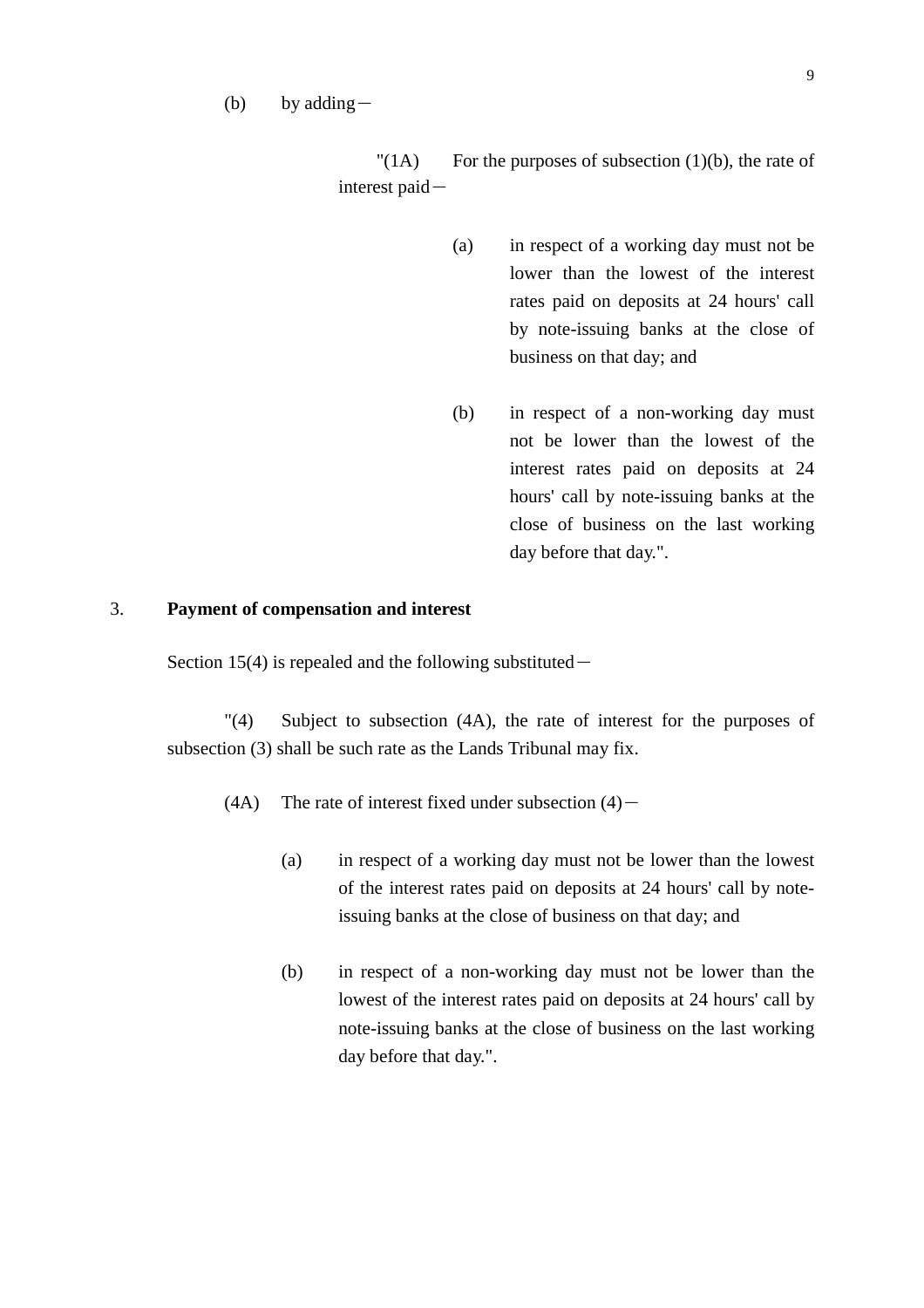#### SCHEDULE 3 [s. 4]

## AMENDMENT OF LAND ACQUISITION (POSSESSORY TITLE) ORDINANCE

### 1. **Interpretation**

Section 2 of the Land Acquisition (Possessory Title) Ordinance (Cap. 130) is amended by adding-

""non-working day" (非工作日) means a day that is not a working day;

- "note-issuing bank" (發鈔銀行), for the purposes of sections 9 and 10, has the meaning assigned to it by section 2 of the Legal Tender Notes Issue Ordinance (Cap. 65);
- "working day" (工作日), for the purposes of sections 9 and 10, means any day other  $than-$ 
	- (a) a public holiday; or
	- (b) a gale warning day or black rainstorm warning day as defined in section 71(2) of the Interpretation and General Clauses Ordinance (Cap. 1).".

## 2. **Provisional payment pending determination of compensation**

Section 9 is amended $-$ 

- (a) in subsection (1)(b), by repealing everything after "calculated" and substituting "on a daily basis according to subsection  $(1A)$ .";
- (b) by adding  $-$

 $"(1)$  For the purposes of subsection  $(1)(b)$ , the rate of interest paid-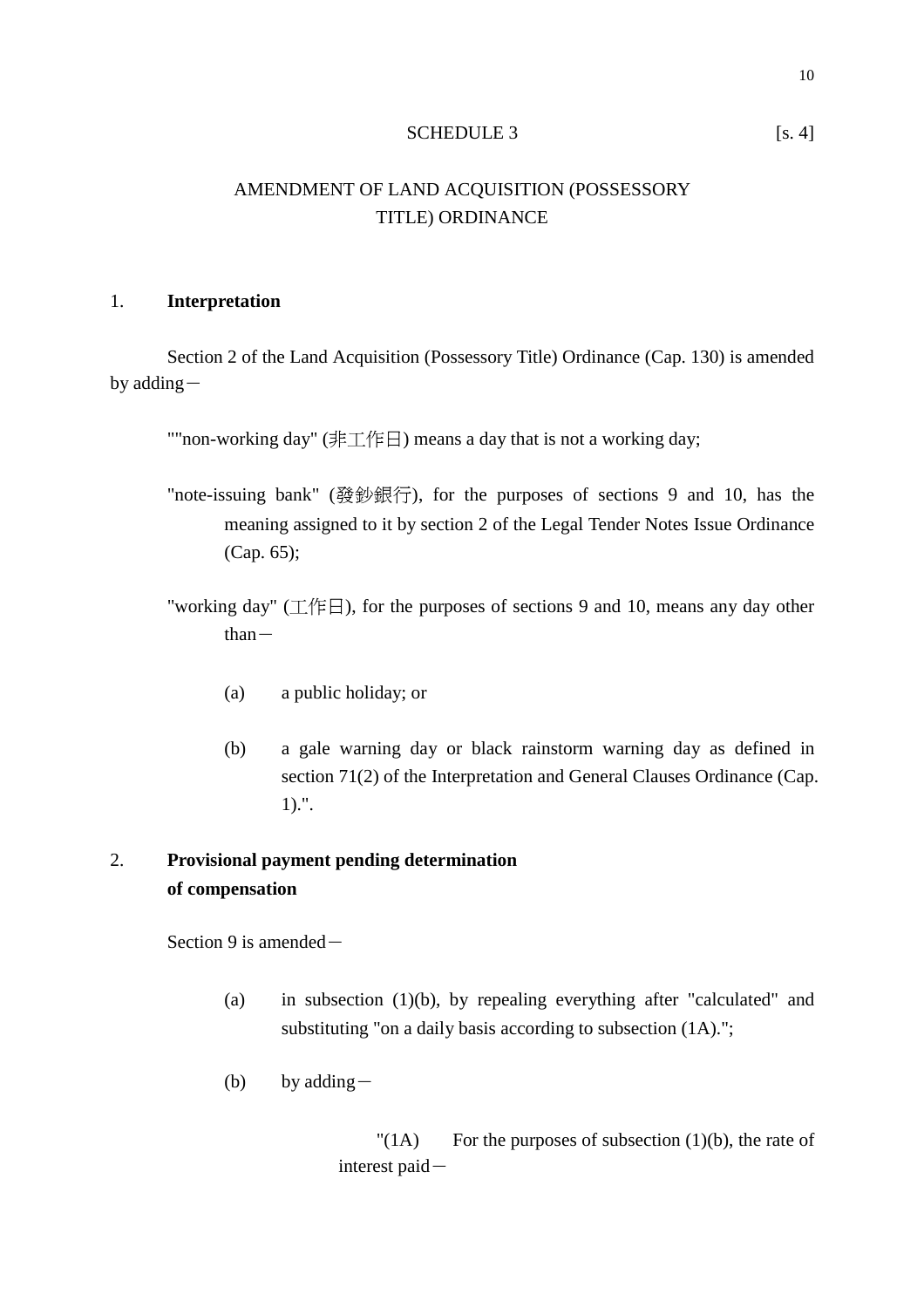- (a) in respect of a working day must not be lower than the lowest of the interest rates paid on deposits at 24 hours' call by note-issuing banks at the close of business on that day; and
- (b) in respect of a non-working day must not be lower than the lowest of the interest rates paid on deposits at 24 hours' call by note-issuing banks at the close of business on the last working day before that day.".

### 3. **Payment of compensation and interest**

Section 10(4) is repealed and the following substituted $-$ 

"(4) Subject to subsection (4A), the rate of interest for the purposes of subsection (3) shall be such rate as the Lands Tribunal may fix.

- (4A) The rate of interest fixed under subsection  $(4)$ 
	- (a) in respect of a working day must not be lower than the lowest of the interest rates paid on deposits at 24 hours' call by noteissuing banks at the close of business on that day; and
	- (b) in respect of a non-working day must not be lower than the lowest of the interest rates paid on deposits at 24 hours' call by note-issuing banks at the close of business on the last working day before that day.".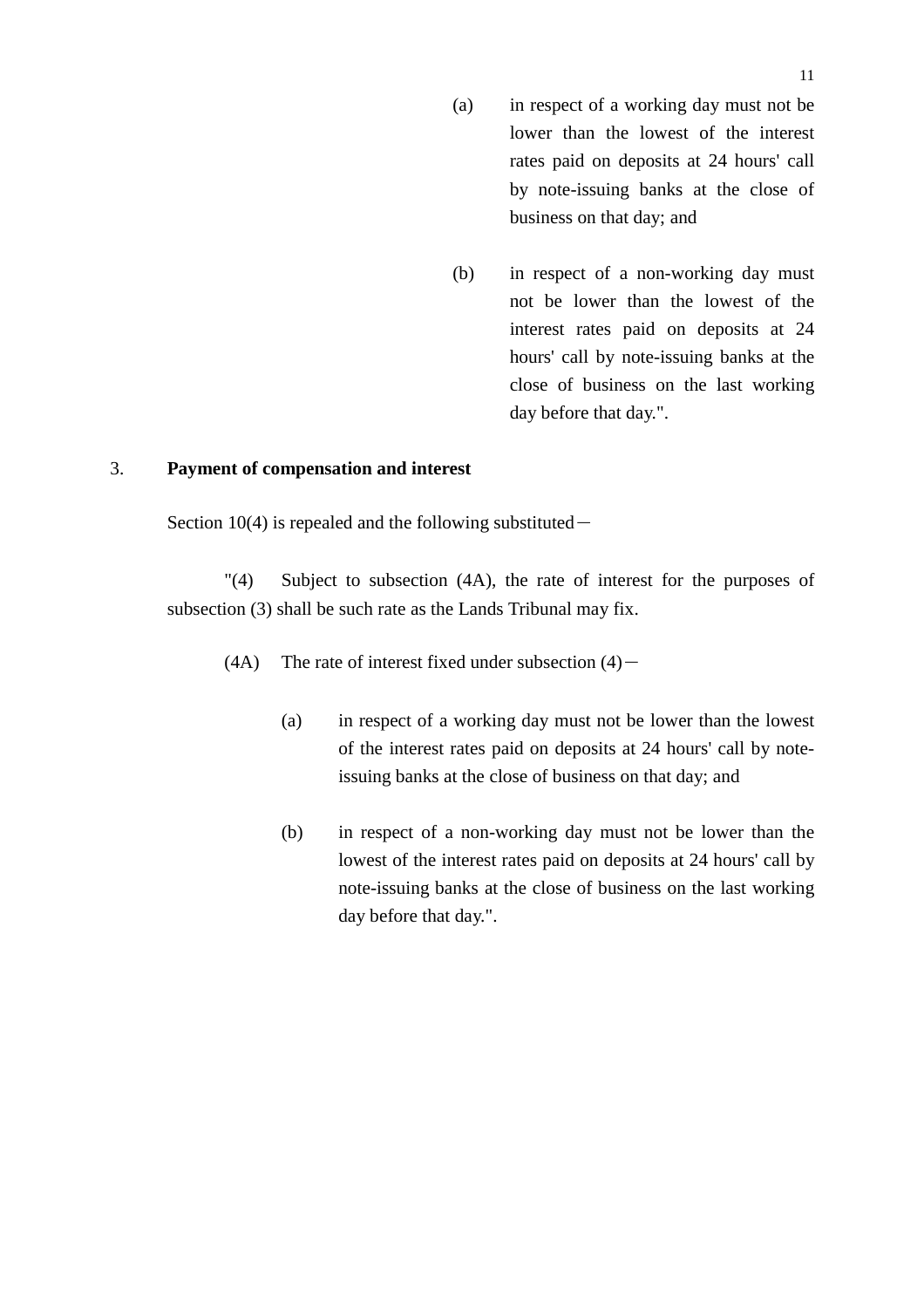#### SCHEDULE 4 [s. 5]

### AMENDMENT OF COUNTRY PARKS ORDINANCE

#### 1. **Interest on compensation**

Section 21 of the Country Parks Ordinance (Cap. 208) is amended-

- (a) by renumbering it as section  $21(1)$ ;
- (b) in subsection (1), by repealing "lowest rate paid from time to time by members of The Hong Kong Association of Banks on time deposits" and substituting "rate specified in subsection (2)";
- (c) by adding  $-$

"(2) For the purposes of subsection (1), the rate of interest paid-

- (a) in respect of a working day shall be the lowest of the interest rates paid on deposits at 24 hours' call by note-issuing banks at the close of business on that day; and
- (b) in respect of a non-working day shall be the lowest of the interest rates paid on deposits at 24 hours' call by note-issuing banks at the close of business on the last working day before that day.
- $(3)$  In this section –

"non-working day" (非工作日) means a day that is not a working day;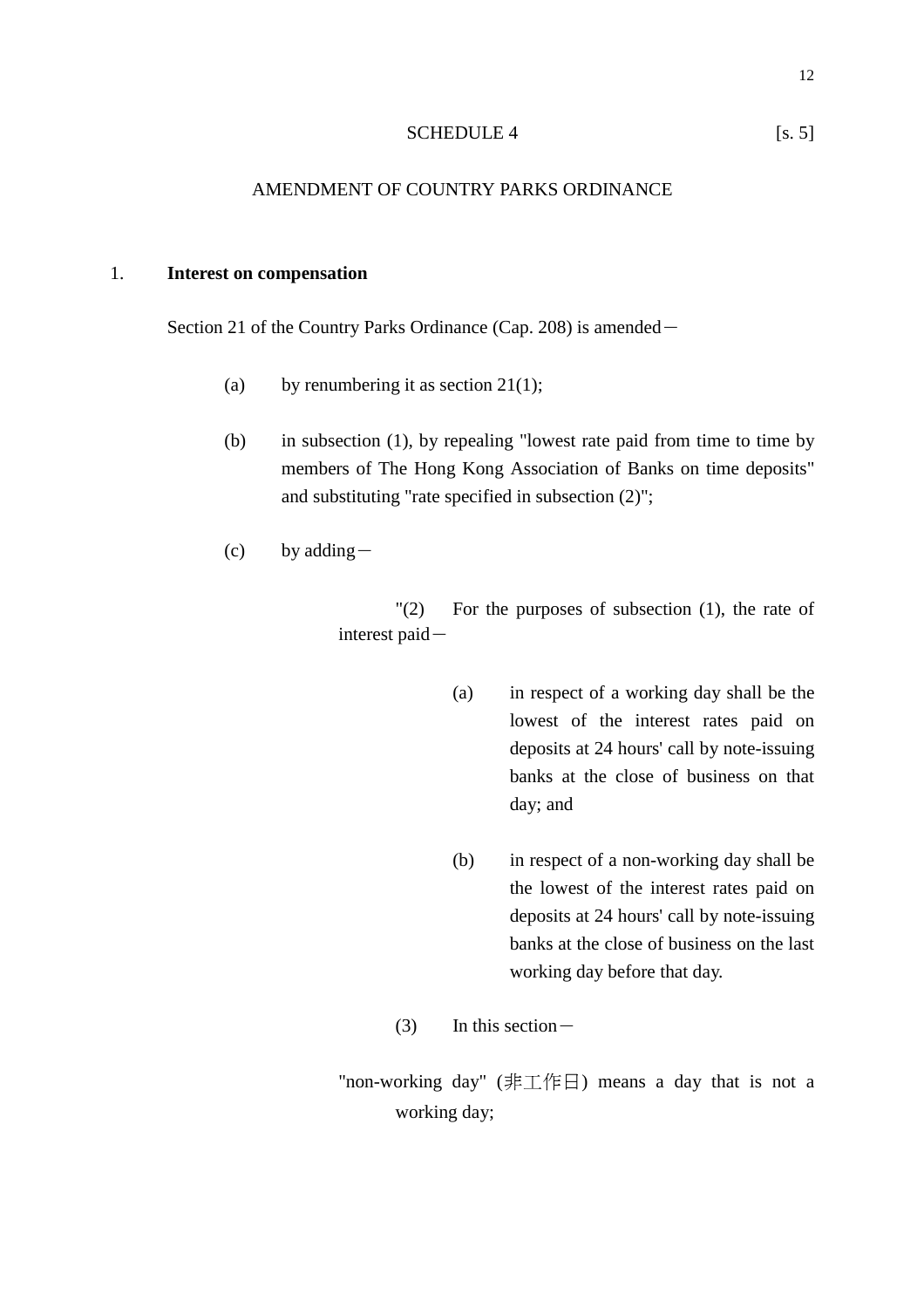"note-issuing bank" (發鈔銀行) has the meaning assigned to it by section 2 of the Legal Tender Notes Issue Ordinance (Cap. 65);

"working day" (工作日) means any day other than  $-$ 

- (a) a public holiday; or
- (b) a gale warning day or black rainstorm warning day as defined in section 71(2) of the Interpretation and General Clauses Ordinance (Cap. 1).".

#### SCHEDULE 5 [s. 6]

# AMENDMENT OF MASS TRANSIT RAILWAY (LAND RESUMPTION AND RELATED PROVISIONS) ORDINANCE AND ITS SUBSIDIARY LEGISLATION

## **Mass Transit Railway (Land Resumption and Related Provisions) Ordinance**

### 1. **Interest on compensation**

Section 26 of the Mass Transit Railway (Land Resumption and Related Provisions) Ordinance (Cap. 276) is amended  $-$ 

- (a) by renumbering it as section  $26(1)$ ;
- (b) in subsection (1), by repealing "paid from time to time by members of The Hong Kong Association of Banks on deposits at 7 days' call" and substituting "specified in subsection  $(2)$ ";
- (c) by adding  $-$

 $'(2)$  For the purposes of subsection  $(1)$ , the rate of interest paid-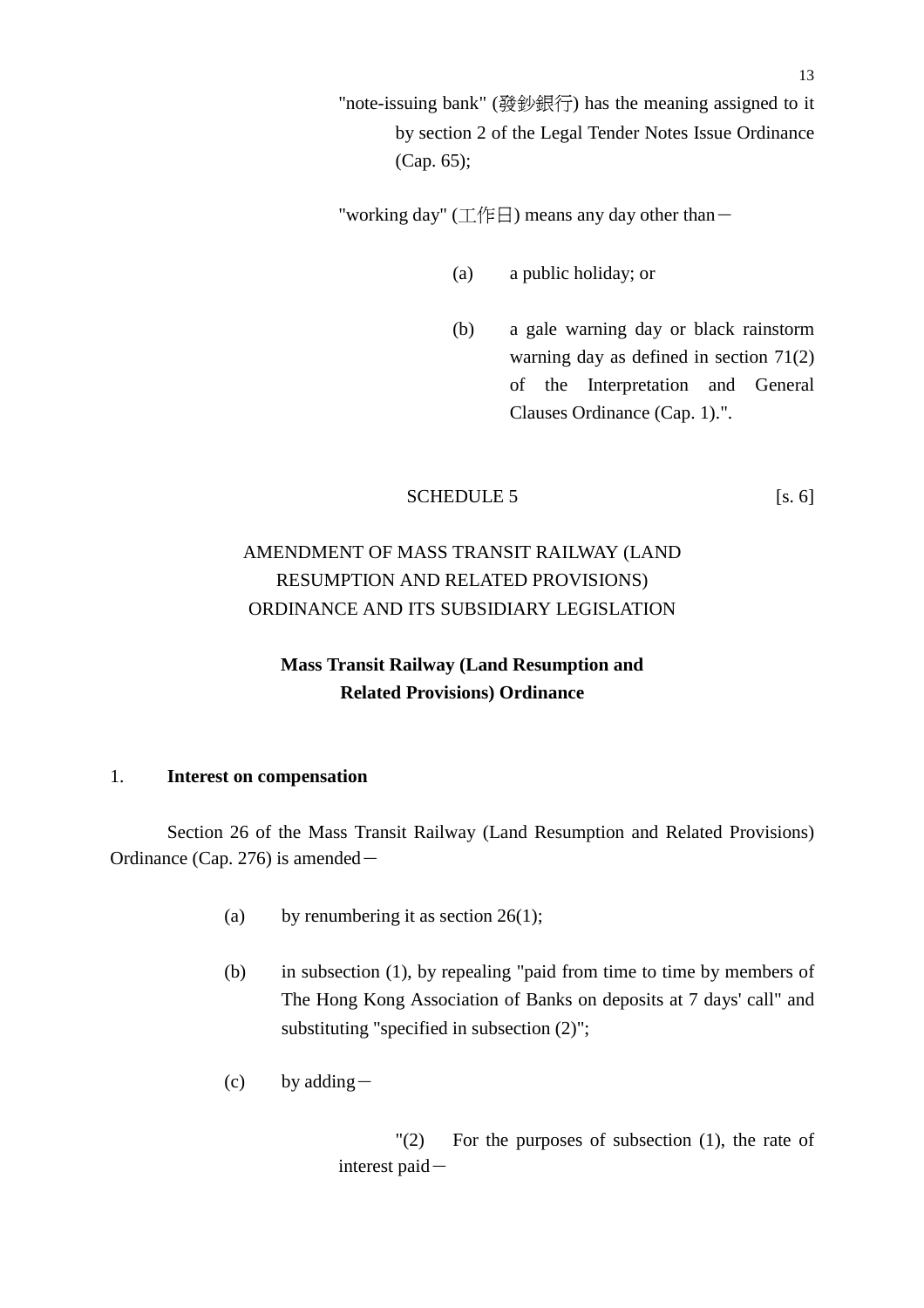- (a) in respect of a working day shall be the lowest of the interest rates paid on deposits at 24 hours' call by note-issuing banks at the close of business on that day; and
- (b) in respect of a non-working day shall be the lowest of the interest rates paid on deposits at 24 hours' call by note-issuing banks at the close of business on the last working day before that day.
- $(3)$  In this section  $-$
- "non-working day" (非工作日) means a day that is not a working day;
- "note-issuing bank" (發鈔銀行) has the meaning assigned to it by section 2 of the Legal Tender Notes Issue Ordinance (Cap. 65);

"working day" (工作日) means any day other than  $-$ 

- (a) a public holiday; or
- (b) a gale warning day or black rainstorm warning day as defined in section 71(2) of the Interpretation and General Clauses Ordinance (Cap. 1).".

### **Resolution of the Legislative Council**

2. **Repeal**

The Resolution of the Legislative Council (L.N. 182 of 1977)(Cap. 276 sub. leg.) is repealed.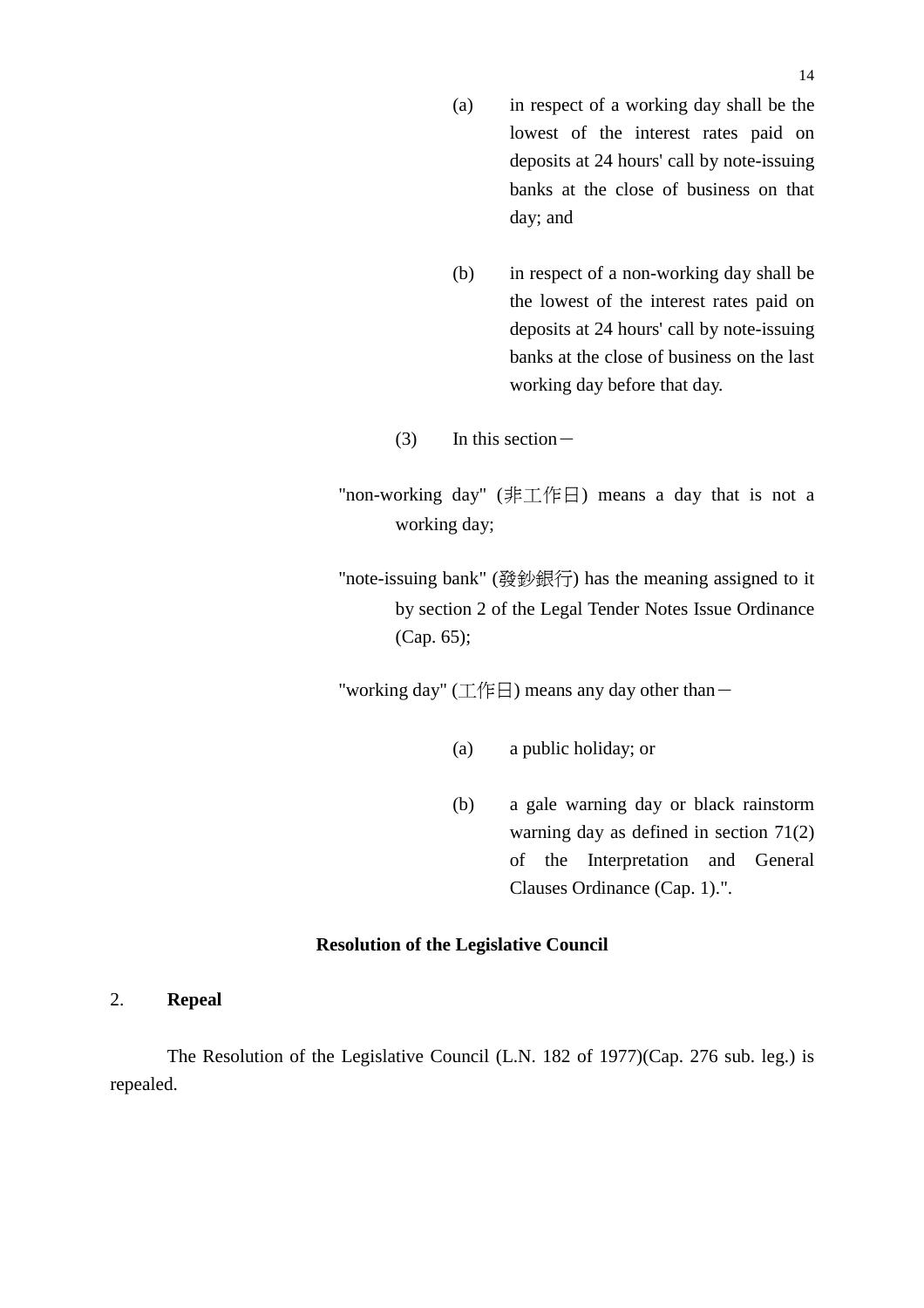#### SCHEDULE 6 [s. 7]

## AMENDMENT OF AIR POLLUTION CONTROL ORDINANCE

### 1. **Determination of compensation**

Schedule 4 to the Air Pollution Control Ordinance (Cap. 311) is amended-

- (a) by renumbering paragraph 8 as paragraph  $8(1)$ ;
- (b) in paragraph 8(1), by repealing "lowest rate paid from time to time by members of The Hong Kong Association of Banks on time deposits" and substituting "rate specified in subparagraph (2)";
- (c) in paragraph 8, by adding  $-$

 $'(2)$  For the purposes of subparagraph  $(1)$ , the rate of interest paid-

- (a) in respect of a working day shall be the lowest of the interest rates paid on deposits at 24 hours' call by note-issuing banks at the close of business on that day; and
- (b) in respect of a non-working day shall be the lowest of the interest rates paid on deposits at 24 hours' call by note-issuing banks at the close of business on the last working day before that day.

(3) In this paragraph  $-$ 

"non-working day" (非工作日) means a day that is not a working day;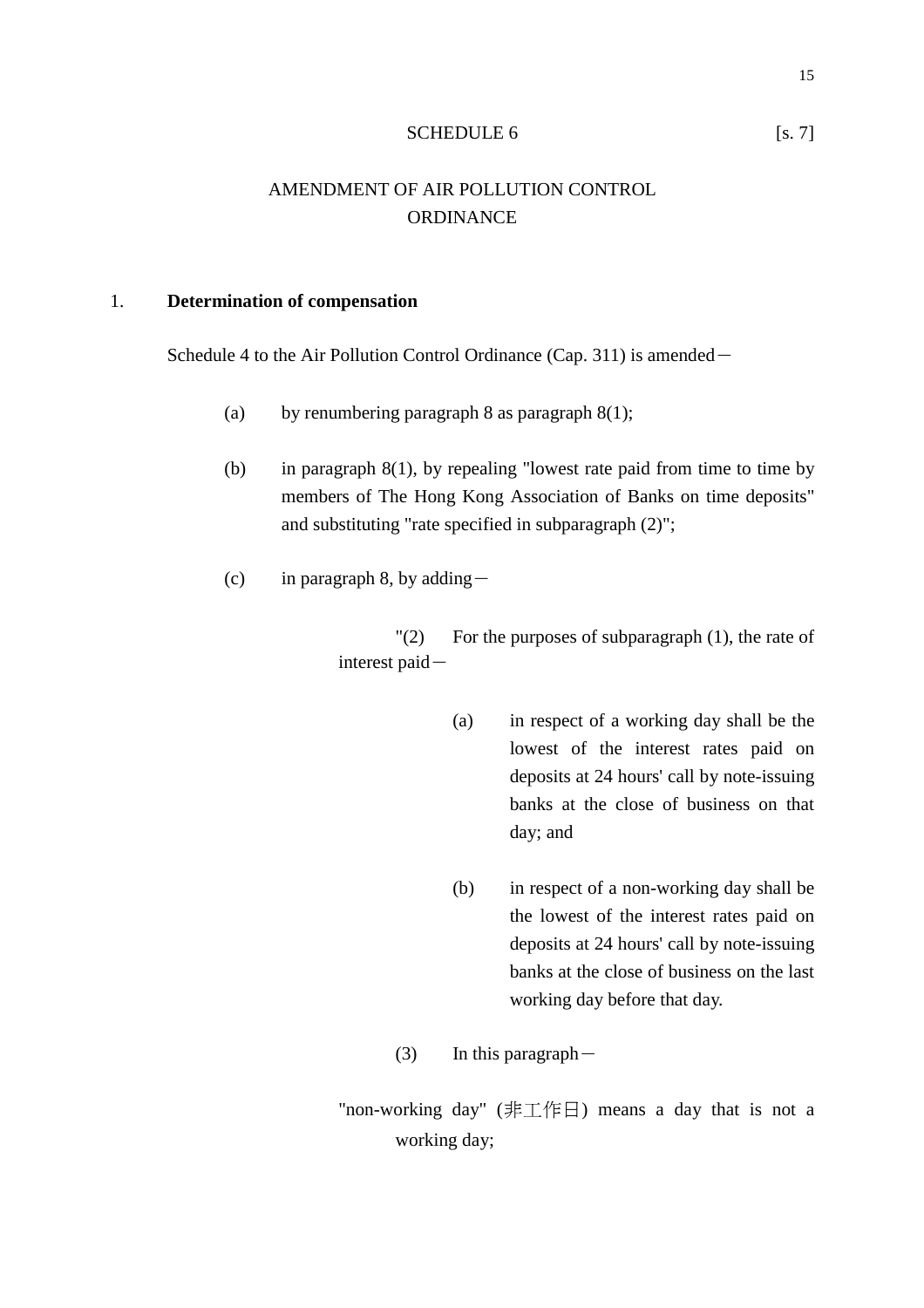"note-issuing bank" (發鈔銀行) has the meaning assigned to it by section 2 of the Legal Tender Notes Issue Ordinance (Cap. 65);

"working day" (工作日) means any day other than  $-$ 

- (a) a public holiday; or
- (b) a gale warning day or black rainstorm warning day as defined in section 71(2) of the Interpretation and General Clauses Ordinance (Cap. 1).".

#### SCHEDULE 7 [s. 8]

# AMENDMENT OF WATER POLLUTION CONTROL ORDINANCE AND ITS SUBSIDIARY LEGISLATION

### **Water Pollution Control Ordinance**

#### 1. **Determination of compensation**

-

The Second Schedule to the Water Pollution Control Ordinance (Cap. 358) is amended

- (a) by renumbering paragraph 8 as paragraph  $8(1)$ ;
- (b) in paragraph 8(1), by repealing "lowest rate paid from time to time by members of The Hong Kong Association of Banks on time deposits" and substituting "rate specified in subparagraph (2)";
- (c) in paragraph 8, by adding  $-$

 $'(2)$  For the purposes of subparagraph (1), the rate of interest paid-

> (a) in respect of a working day shall be the lowest of the interest rates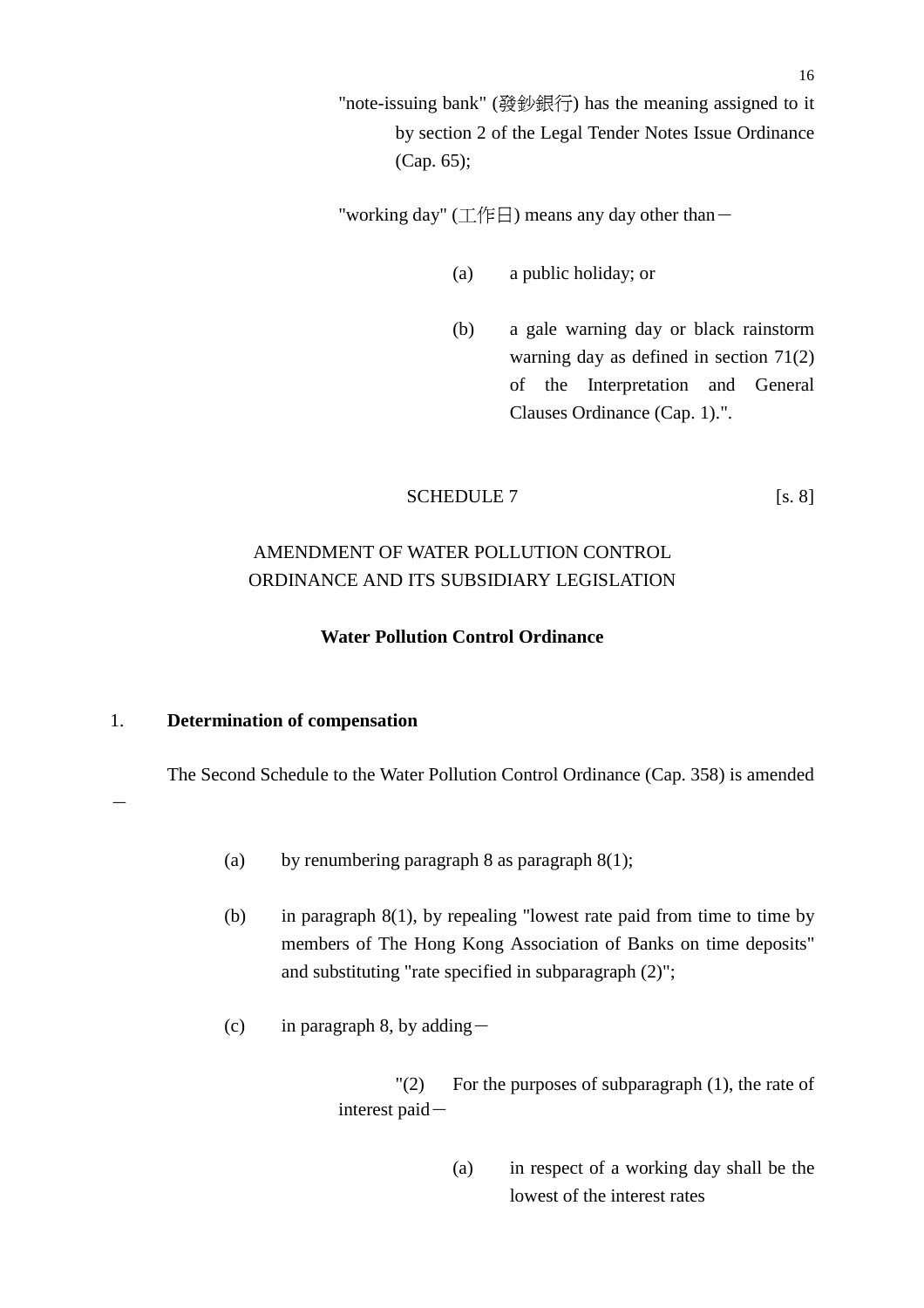paid on deposits at 24 hours' call by note-issuing banks at the close of business on that day; and

- (b) in respect of a non-working day shall be the lowest of the interest rates paid on deposits at 24 hours' call by note-issuing banks at the close of business on the last working day before that day.
- (3) In this paragraph  $-$

"non-working day" (非工作日) means a day that is not a working day;

"note-issuing bank" (發鈔銀行) has the meaning assigned to it by section 2 of the Legal Tender Notes Issue Ordinance (Cap. 65);

"working day" (工作日) means any day other than-

- (a) a public holiday; or
- (b) a gale warning day or black rainstorm warning day as defined in section 71(2) of the Interpretation and General Clauses Ordinance (Cap. 1).".

### **Water Pollution Control (Sewerage) Regulation**

2. **Interest**

Section 22 of the Water Pollution Control (Sewerage) Regulation (Cap. 358 sub. leg.) is amended $-$ 

(a) by renumbering it as section  $22(1)$ ;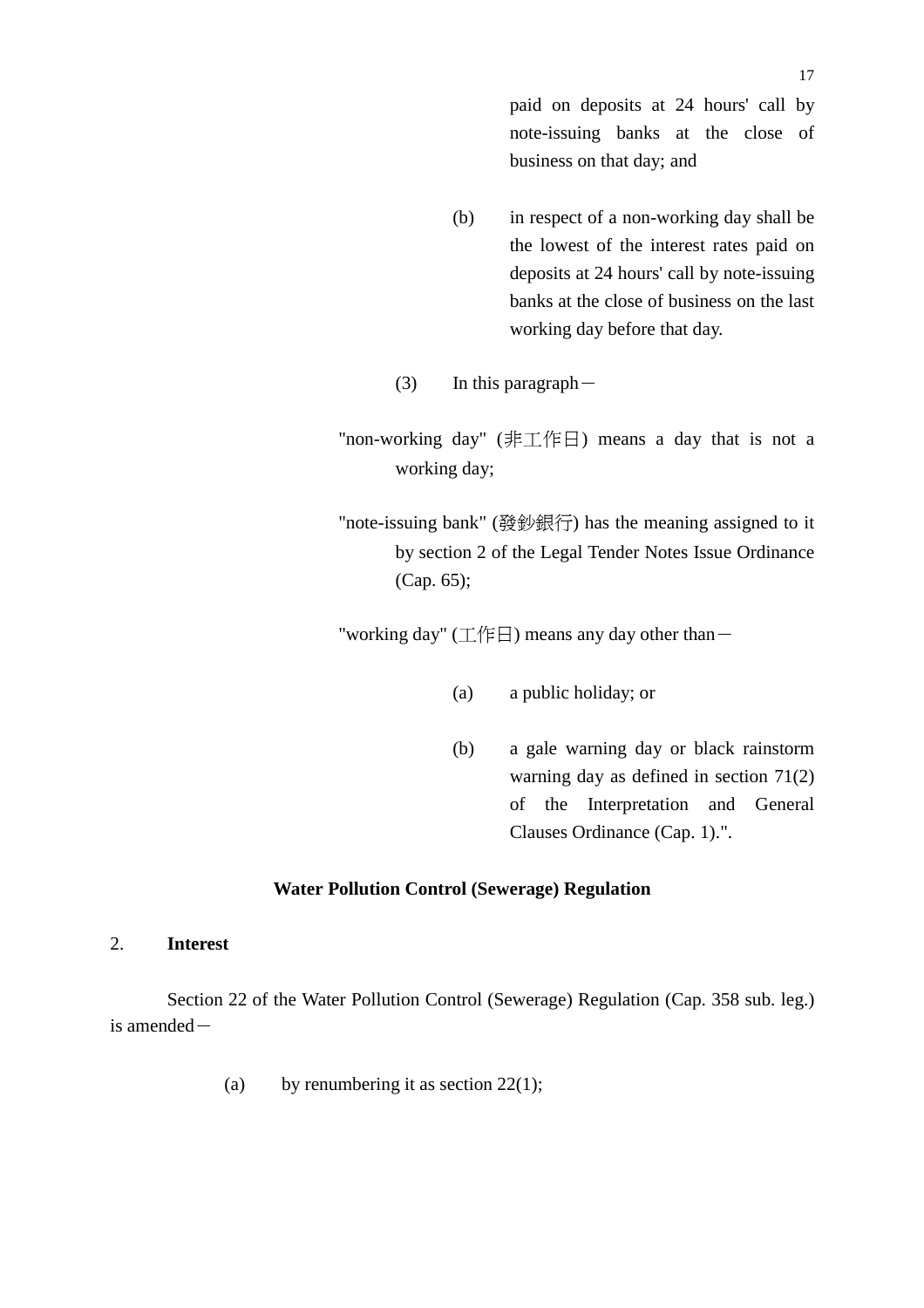(b) in subsection (1)(b), by repealing everything after "appropriate and" and substituting ", subject to subsection (2), at such rate as it may fix.";

 $(c)$  by adding  $-$ 

-

 $'(2)$  The rate of interest fixed under subsection  $(1)(b)$ 

- (a) in respect of a working day must not be lower than the lowest of the interest rates paid on deposits at 24 hours' call by note-issuing banks at the close of business on that day; and
- (b) in respect of a non-working day must not be lower than the lowest of the interest rates paid on deposits at 24 hours' call by note-issuing banks at the close of business on the last working day before that day.

(3) In this section, "non-working day" (非工作日), "note-issuing bank" (發鈔銀行) and "working day" (工作日) have the meanings assigned to them respectively by paragraph 8(3) of the Second Schedule to the Ordinance.".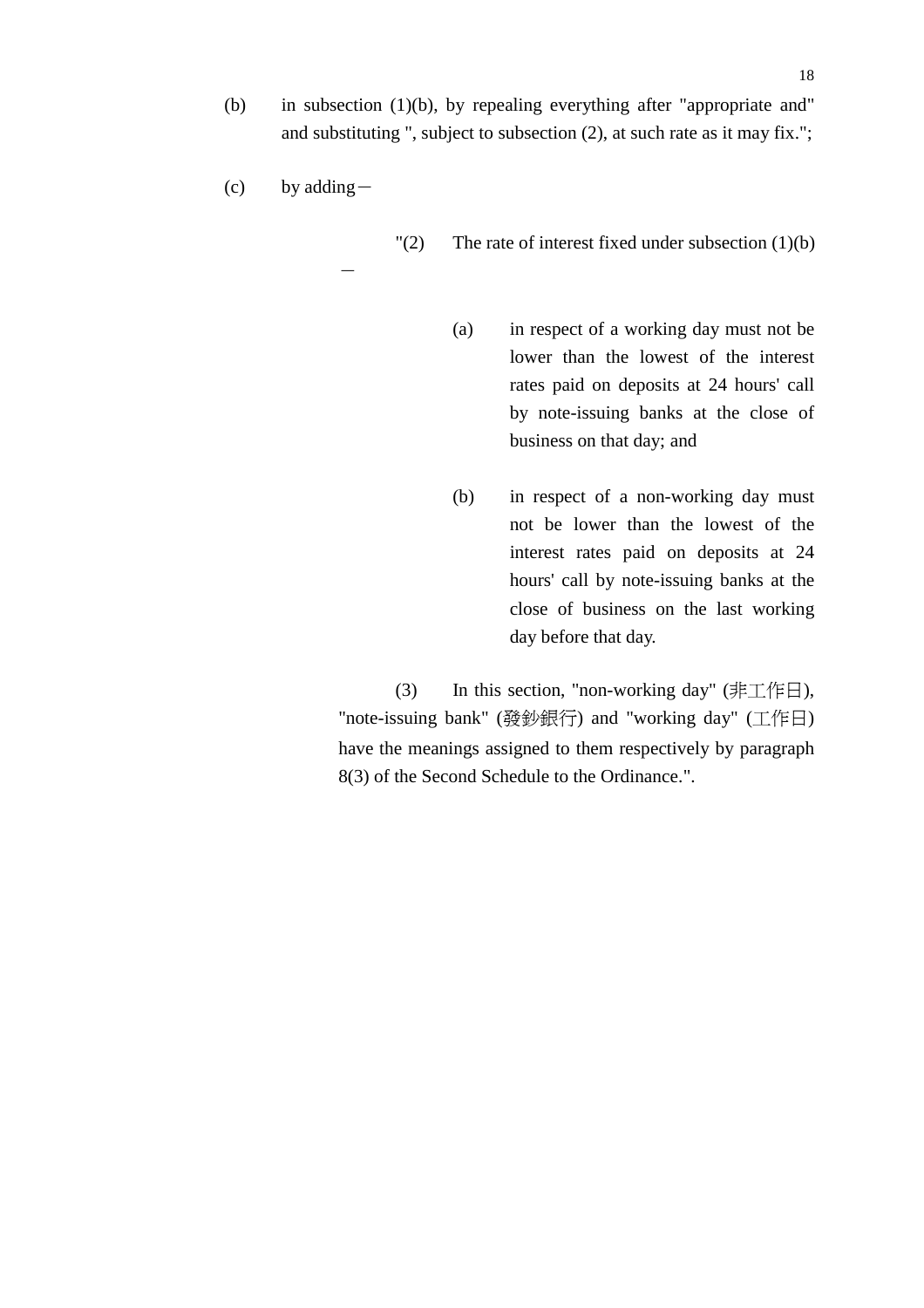#### SCHEDULE 8 [s. 9]

## AMENDMENT OF ROADS (WORKS, USE AND COMPENSATION) ORDINANCE

### 1. **Interest**

Section 33 of the Roads (Works, Use and Compensation) Ordinance (Cap. 370) is amended-

- (a) by renumbering it as section  $33(1)$ ;
- (b) in subsection (1)(b), by repealing everything after "fit and" and substituting ", subject to subsection (2), at such rate as it may fix.";
- $(c)$  by adding  $-$

-

 $"(2)$  The rate of interest fixed under subsection  $(1)(b)$ 

- (a) in respect of a working day must not be lower than the lowest of the interest rates paid on deposits at 24 hours' call by note-issuing banks at the close of business on that day; and
- (b) in respect of a non-working day must not be lower than the lowest of the interest rates paid on deposits at 24 hours' call by note-issuing banks at the close of business on the last working day before that day.
- $(3)$  In this section  $-$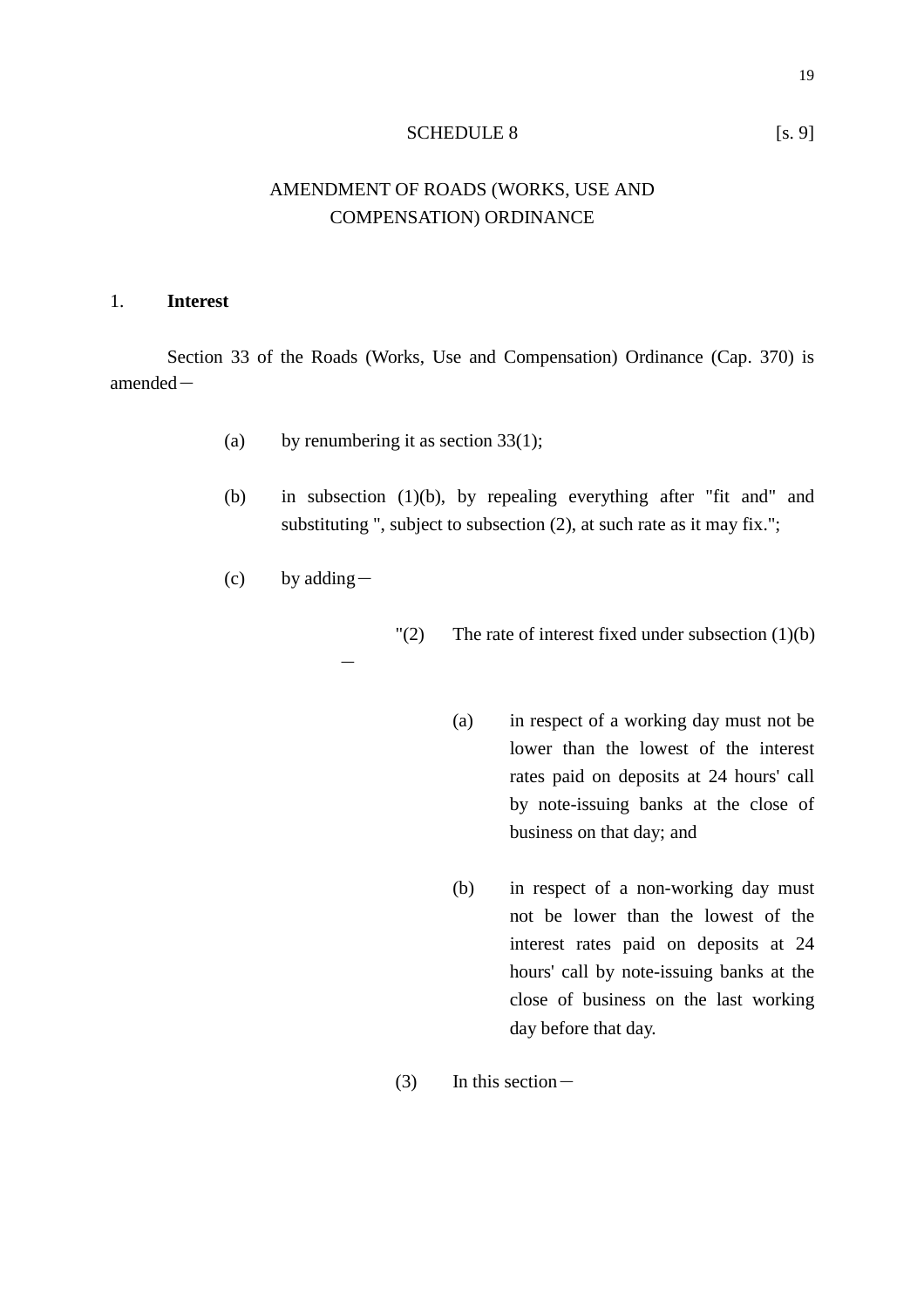- "non-working day" (非工作日) means a day that is not a working day;
- "note-issuing bank" (發鈔銀行) has the meaning assigned to it by section 2 of the Legal Tender Notes Issue Ordinance (Cap. 65);

"working day" (工作日) means any day other than  $-$ 

- (a) a public holiday; or
- (b) a gale warning day or black rainstorm warning day as defined in section 71(2) of the Interpretation and General Clauses Ordinance (Cap. 1).".

### SCHEDULE 9 [s. 10]

### AMENDMENT OF LAND DRAINAGE ORDINANCE

#### 1. **Interest**

Section 42 of the Land Drainage Ordinance (Cap. 446) is amended-

- (a) by renumbering it as section  $42(1)$ ;
- (b) in subsection (1)(b), by repealing everything after "fit and" and substituting ", subject to subsection (2), at such rate as it may fix.";
- (c) by adding  $-$

-

 $\Gamma(2)$  The rate of interest fixed under subsection (1)(b)

(a) in respect of a working day must not be lower than the lowest of the interest rates paid on deposits at 24 hours' call by note-issuing banks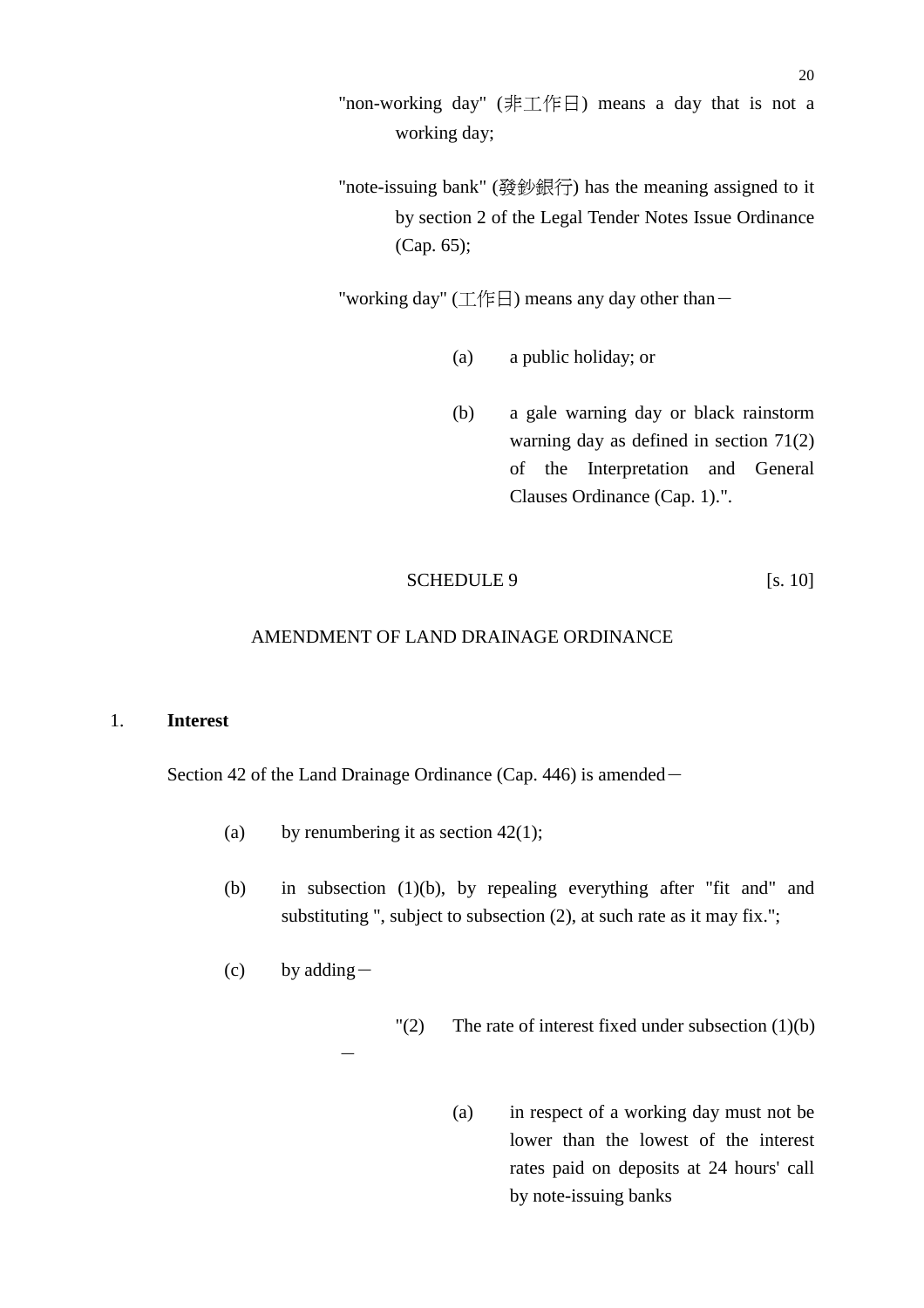### at the close of business on that day; and

- (b) in respect of a non-working day must not be lower than the lowest of the interest rates paid on deposits at 24 hours' call by note-issuing banks at the close of business on the last working day before that day.
- (3) In this section  $-$
- "non-working day" (非工作日) means a day that is not a working day;
- "note-issuing bank" (發鈔銀行) has the meaning assigned to it by section 2 of the Legal Tender Notes Issue Ordinance (Cap. 65);

"working day"  $(\text{I/F})$  means any day other than-

- (a) a public holiday; or
- (b) a gale warning day or black rainstorm warning day as defined in section 71(2) of the Interpretation and General Clauses Ordinance (Cap. 1).".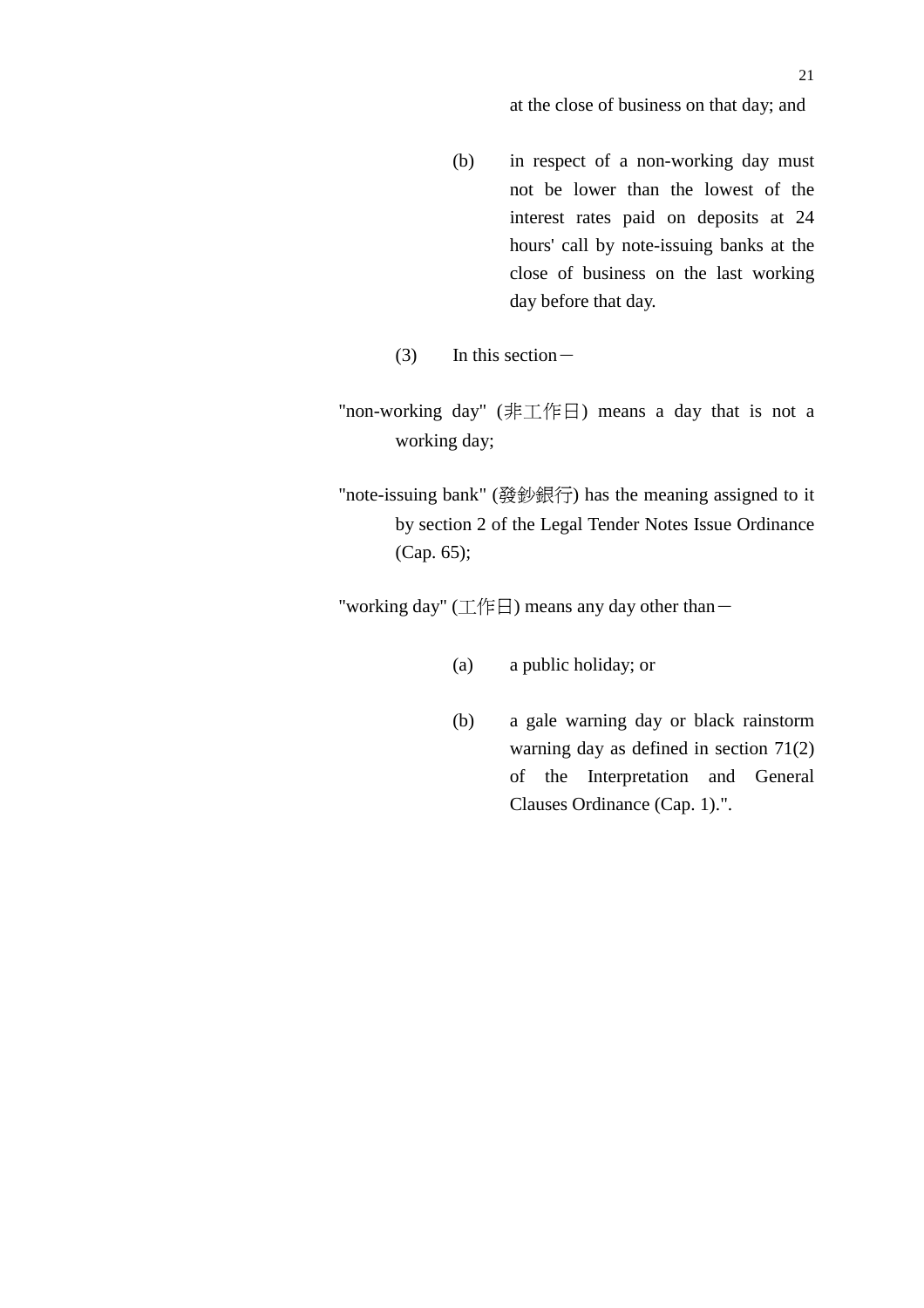#### SCHEDULE 10 [s. 11]

# AMENDMENT OF NEW TERRITORIES LAND EXCHANGE ENTITLEMENTS (REDEMPTION) **ORDINANCE**

#### 1. **Interpretation**

Section 2 of the New Territories Land Exchange Entitlements (Redemption) Ordinance (Cap. 495) is amended by repealing the definition of "note-issuing bank" and substituting-

""note-issuing bank" (發鈔銀行) has the meaning assigned to it by section 2 of the Legal Tender Notes Issue Ordinance (Cap. 65);".

#### 2. **Interest on redemption money**

Section 6 is amended $-$ 

(a) by repealing subsection (2) and substituting-

-

"(2) The rate of interest payable under subsection (1)

- (a) in respect of a working day shall be the lowest of the interest rates paid on deposits at 24 hours' call by note-issuing banks at the close of business on that day; and
- (b) in respect of a non-working day shall be the lowest of the interest rates paid on deposits at 24 hours' call by note-issuing banks at the close of business on the last working day before that day.";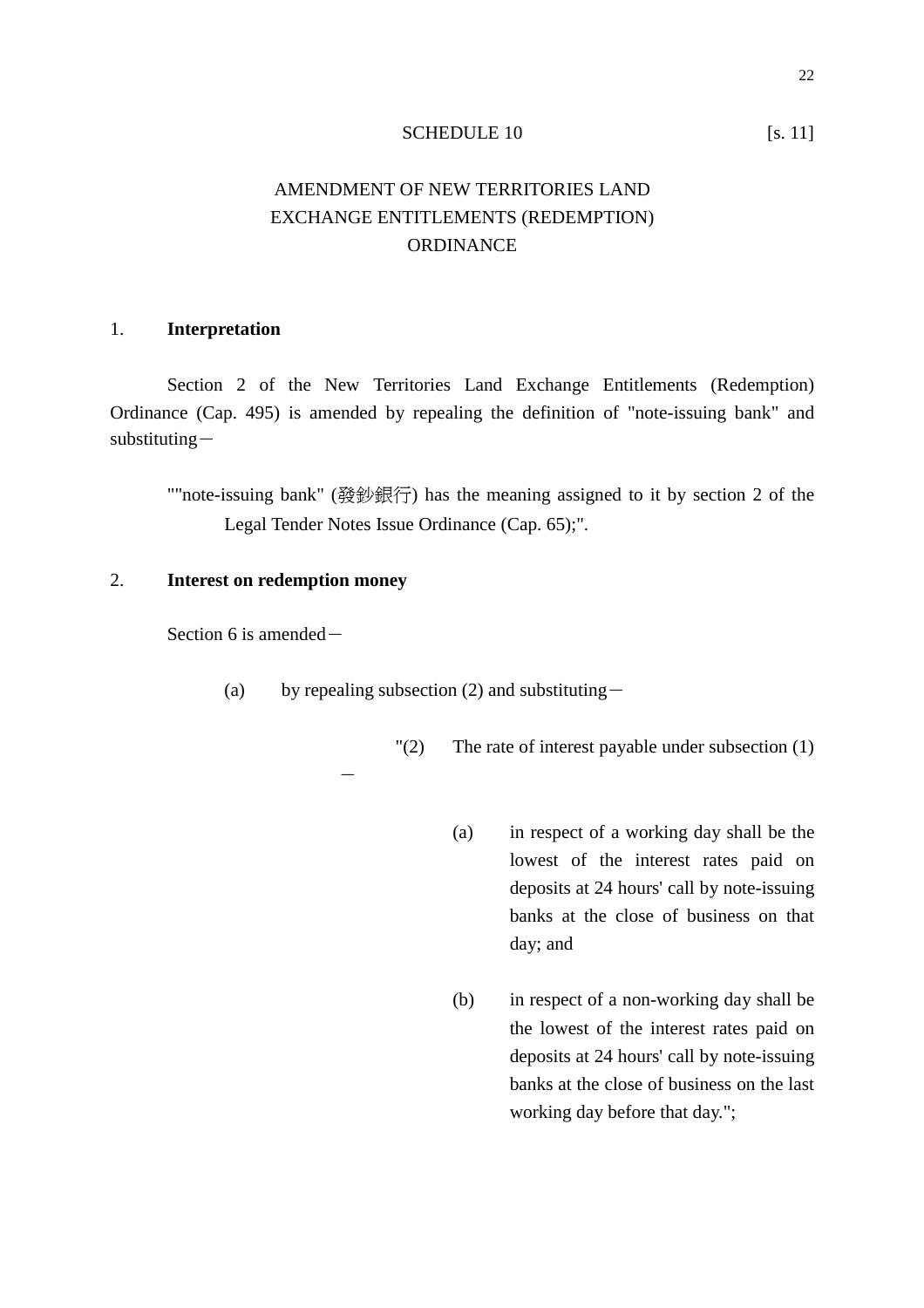(b) by adding  $-$ 

 $"(4)$  In this section -

"non-working day" (非工作日) means a day that is not a working day;

"working day" (工作日) means any day other than  $-$ 

- (a) a public holiday; or
- (b) a gale warning day or black rainstorm warning day as defined in section 71(2) of the Interpretation and General Clauses Ordinance (Cap. 1).".

### SCHEDULE 11 [s. 12]

### AMENDMENT OF RAILWAYS ORDINANCE

#### 1. **Interest**

Section 38 of the Railways Ordinance (Cap. 519) is amended-

- (a) by renumbering it as section  $38(1)$ ;
- (b) in subsection (1)(b), by repealing everything after "fit and" and substituting ", subject to subsection (2), at such rate as it may fix.";
- $(c)$  by adding -

 $\Gamma(2)$  The rate of interest fixed under subsection (1)(b)

- -
- (a) in respect of a working day must not be lower than the lowest of the interest rates paid on deposits at 24 hours' call by note-issuing banks at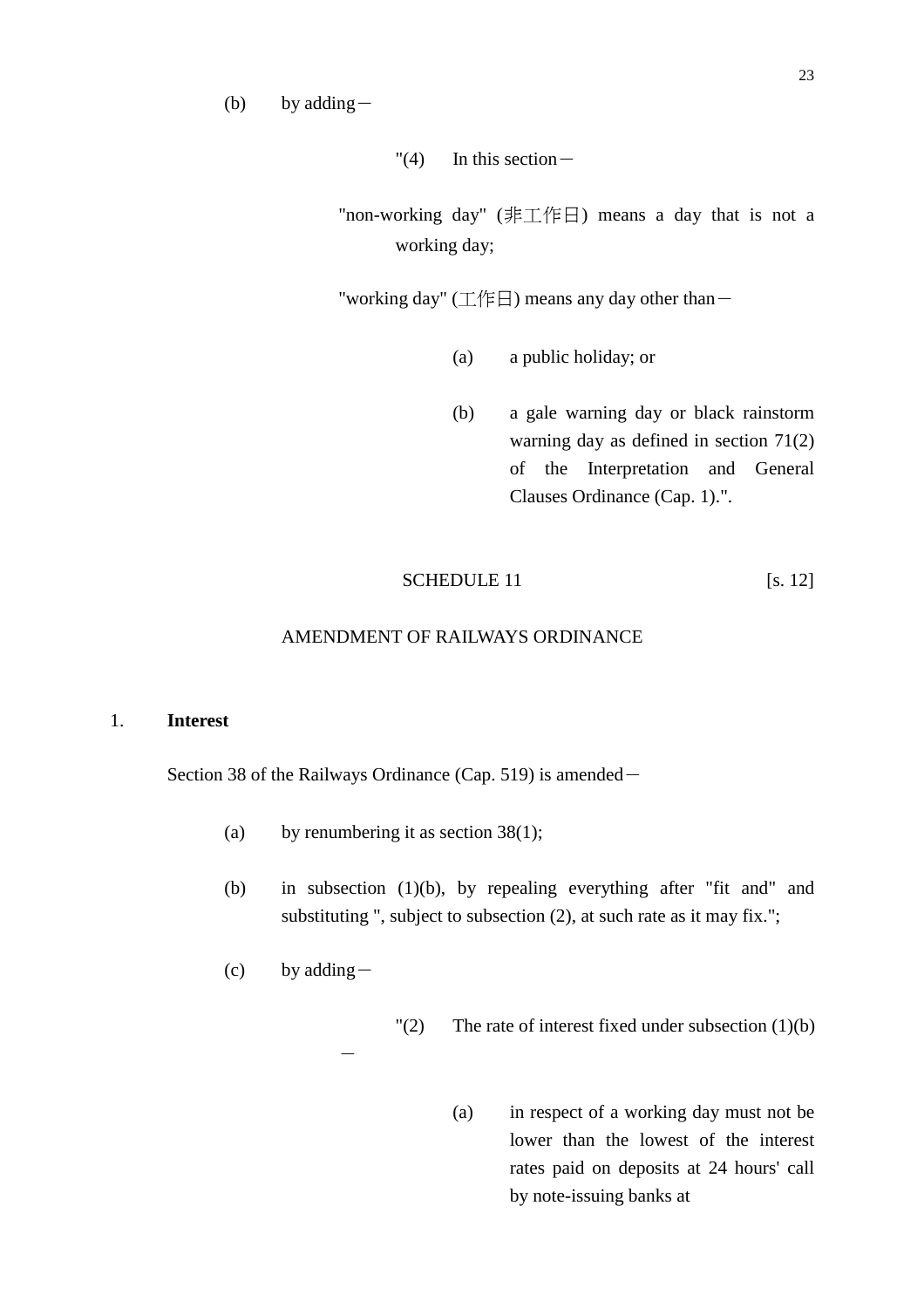### the close of business on that day; and

- (b) in respect of a non-working day must not be lower than the lowest of the interest rates paid on deposits at 24 hours' call by note-issuing banks at the close of business on the last working day before that day.
- (3) In this section  $-$
- "non-working day" (非工作日) means a day that is not a working day;
- "note-issuing bank" (發鈔銀行) has the meaning assigned to it by section 2 of the Legal Tender Notes Issue Ordinance (Cap. 65);

"working day" (工作日) means any day other than  $-$ 

- (a) a public holiday; or
- (b) a gale warning day or black rainstorm warning day as defined in section 71(2) of the Interpretation and General Clauses Ordinance (Cap. 1).".

### **Explanatory Memorandum**

The purpose of this Bill is to introduce amendments to various Ordinances in order to re-define the interest rates applicable to provisional payments, redemption money and compensation payable under them.

2. Clauses 2 to 12 give effect to the Schedules to the proposed Ordinance.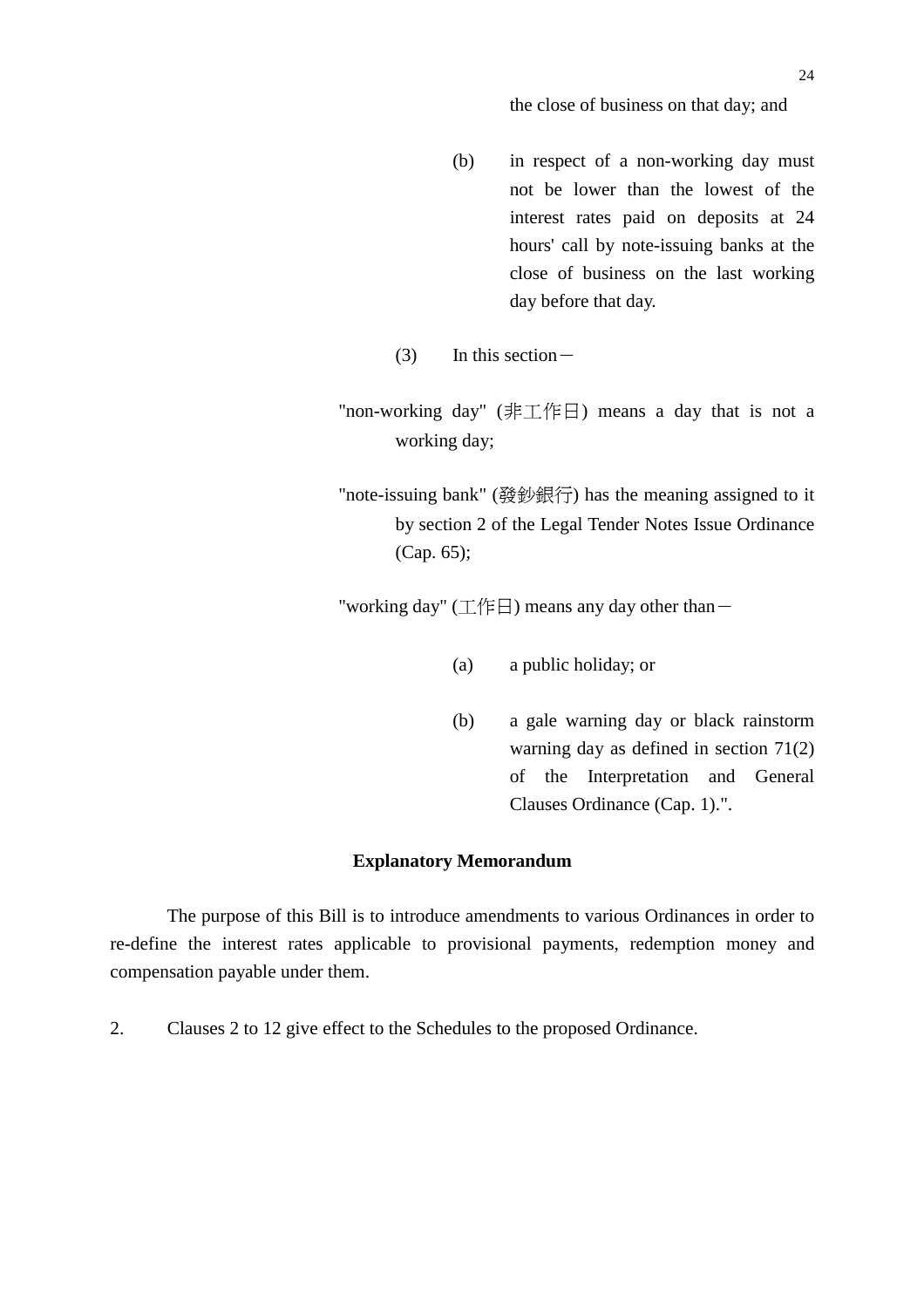3. Clause 13 is a validation and application clause. Before 3 July 2000, the maximum interest rates payable on time deposits with a maturity of less than 7 days by members of The Hong Kong Association of Banks ("members") were determined by the Association. Almost all of the enactments being amended by the proposed Ordinance that provided for payment of interest on provisional payments, redemption money or compensation made reference to the lowest interest rate payable on time deposits by the members. On 3 July 2000, the practice of determination of these interest rates by the Association was abandoned and members were free to determine their own rates of interest. Since the members were not obliged to inform the Government of the rates they offered, those enactments became practically impossible to administer. The Government therefore adopted the following practical administrative  $measures-$ 

- (a) if the period or any day of the period to which the interest payments related occurred before 3 July 2000, the provisions of the enactments amended by the proposed Ordinance, as they existed immediately before the commencement of the proposed Ordinance ("the existing provisions"), would apply to those payments in relation to that period or any day of that period;
- (b) if the period or any day of the period to which the interest payments related occurred on or after 3 July 2000 but before 3 October 2000, the rate of interest applicable in relation to that period or any day of that period would be the lowest interest rate paid by the members on time deposits on 2 July 2000;
- (c) if the period or any day of the period to which the interest payments related occurred on or after 3 October 2000 but before the date of the commencement of the proposed Ordinance and those payments related to the existing provisions of some enactments (the Country Parks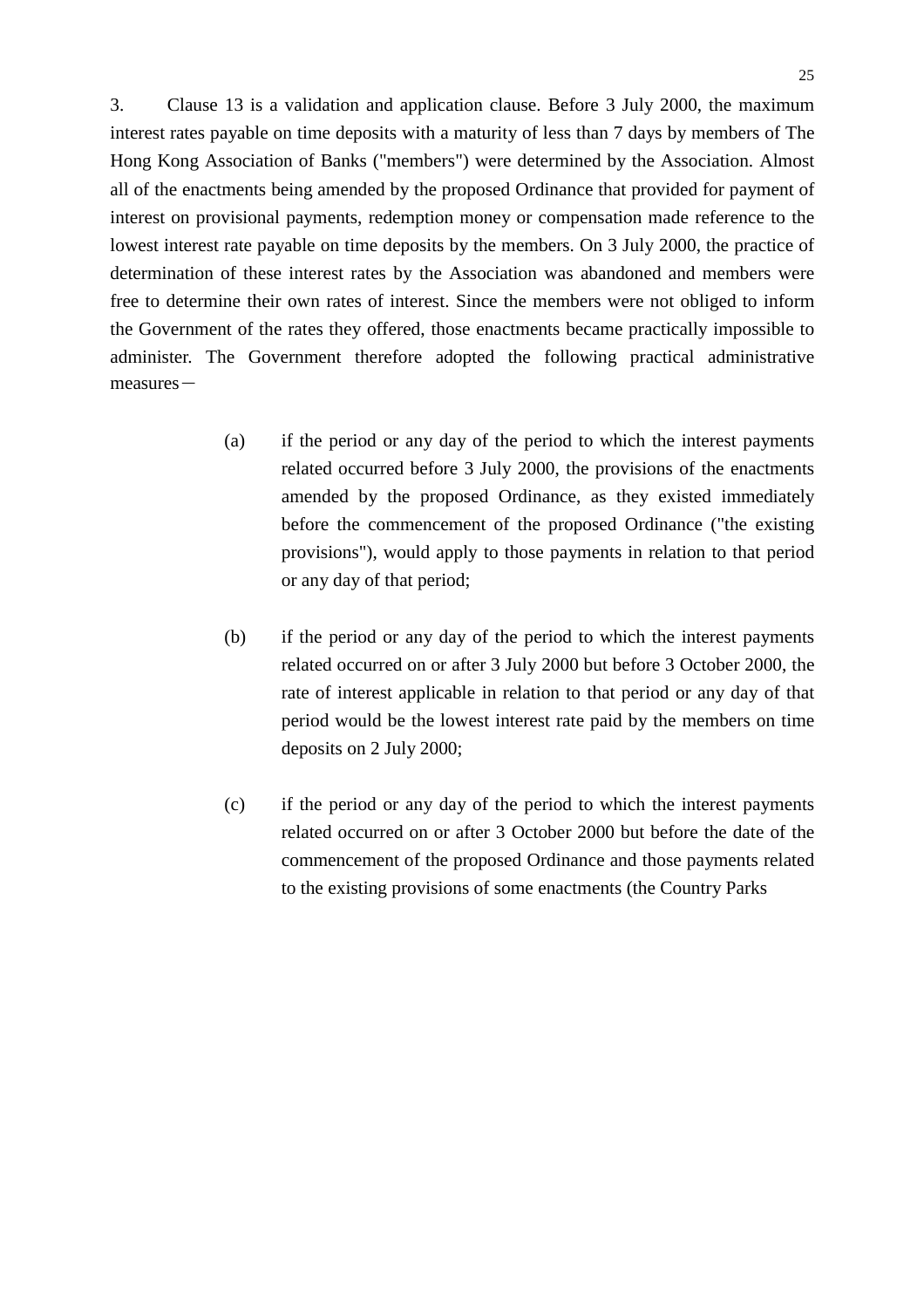Ordinance (Cap. 208), the Mass Transit Railway (Land Resumption and Related Provisions) Ordinance (Cap. 276), the Resolution of the Legislative Council (Cap. 276 sub. leg.), the Air Pollution Control Ordinance (Cap. 311) and the Water Pollution Control Ordinance (Cap. 358)), the rate of interest payable in relation to that period or any day of that period would be the lowest of the interest rates paid on deposits at 24 hours' call at the close of business on each day by those members that provided the Government with the relevant interest rate;

- (d) if the period or any day of the period to which the interest payments related occurred on or after 3 October 2000 but before the date of the commencement of the proposed Ordinance and those payments related to the existing provisions of some enactments (the Lands Resumption Ordinance (Cap. 124), the Foreshore and Sea-bed (Reclamations) Ordinance (Cap. 127), the Land Acquisition (Possessory Title) Ordinance (Cap. 130), the Water Pollution CONTROL (Sewerage) Regulation (Cap. 358 sub. leg.), the Roads (Works, Use and Compensation) Ordinance (Cap. 370), the Land Drainage Ordinance (Cap. 446) and the Railways Ordinance (Cap. 519)), the rate of interest payable in relation to that period or any day of that period must not be lower than the lowest of the interest rates paid on deposits at 24 hours' call at the close of business on each day by those members that provided the Government with the relevant interest rate;
- (e) if the period or any day of the period to which the interest payments related occurred on or after 3 October 2000 but before the date of the commencement of the proposed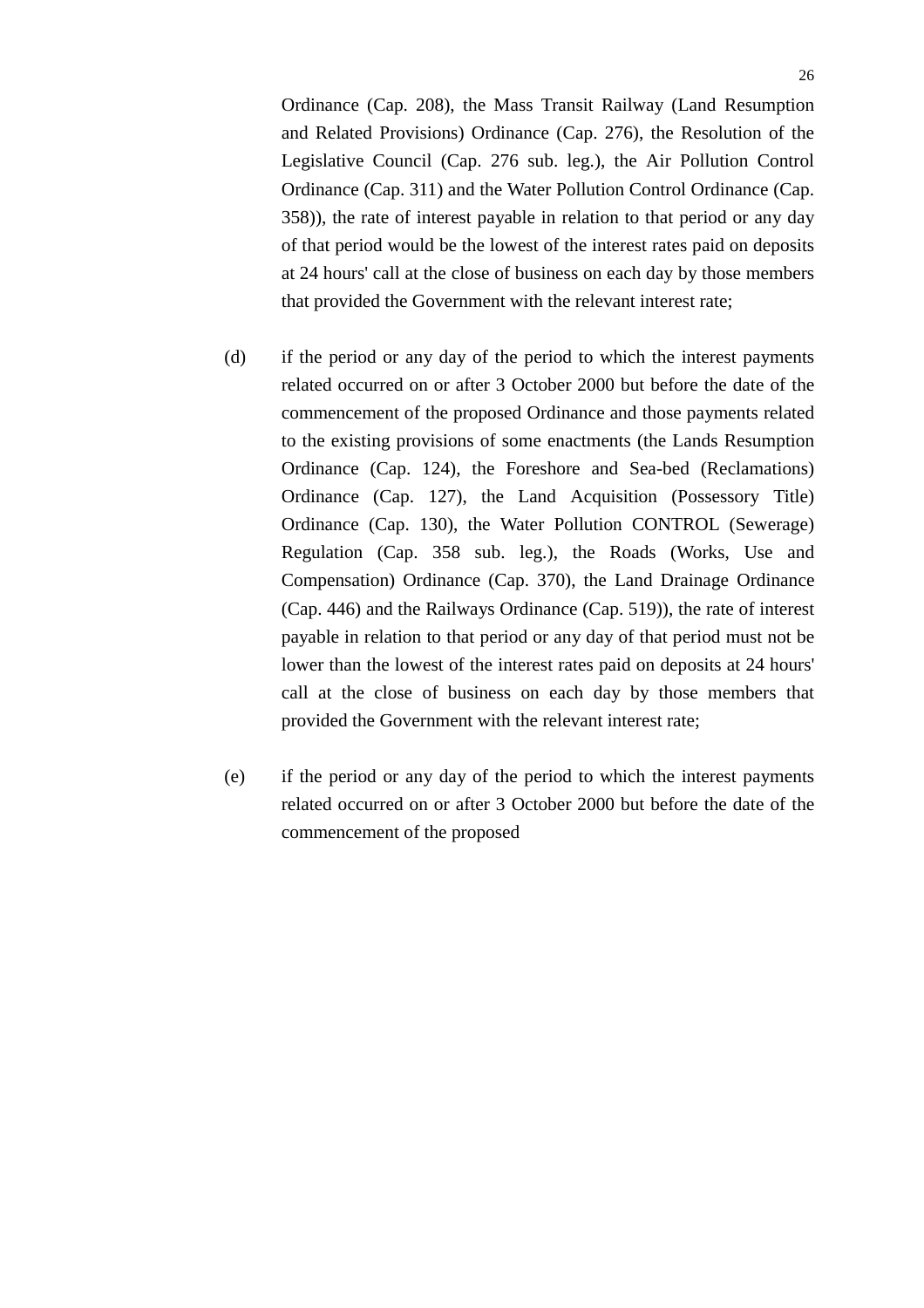Ordinance and those payments related to the existing provisions of the New Territories Land Exchange Entitlements (Redemption) Ordinance (Cap. 495), the rate of interest payable in relation to that period or any day of that period would be the lowest of the interest rates paid on deposits at 24 hours' call by note-issuing banks at the close of business on each day.

Clause 13 validates interest payments that were made in accordance with the administrative measures taken before the commencement of the proposed Ordinance and provides statutory authority for interest payments to be made similarly after the commencement of the proposed Ordinance in relation to periods that occurred before the commencement of the proposed Ordinance.

4. Schedule 1 amends the Lands Resumption Ordinance (Cap. 124) by re-defining the interest rate applicable to  $-$ 

- (a) the provisional payment of compensation pending the determination by the Lands Tribunal of disputed claims for compensation for the resumption of land by the Government (section 2 of Schedule 1);
- (b) the sum payable as compensation by virtue of a determination of the Lands Tribunal or an agreement under that Ordinance (section 3 of Schedule 1).

5. The proposed amendment in paragraph 4(a) enables the Director of Lands to calculate interest applicable to the provisional payment on a daily basis and at a rate that must not be lower than the lowest of the interest rates paid on deposits at 24 hours' call by note-issuing banks at the close of business on each day. The proposed amendment in paragraph 4(b) provides that the rate of interest applicable to the sum payable as compensation, which may be fixed by the Lands Tribunal, must not be lower than the lowest of the interest rates paid on deposits at 24 hours' call by note-issuing banks at the close of business on each day.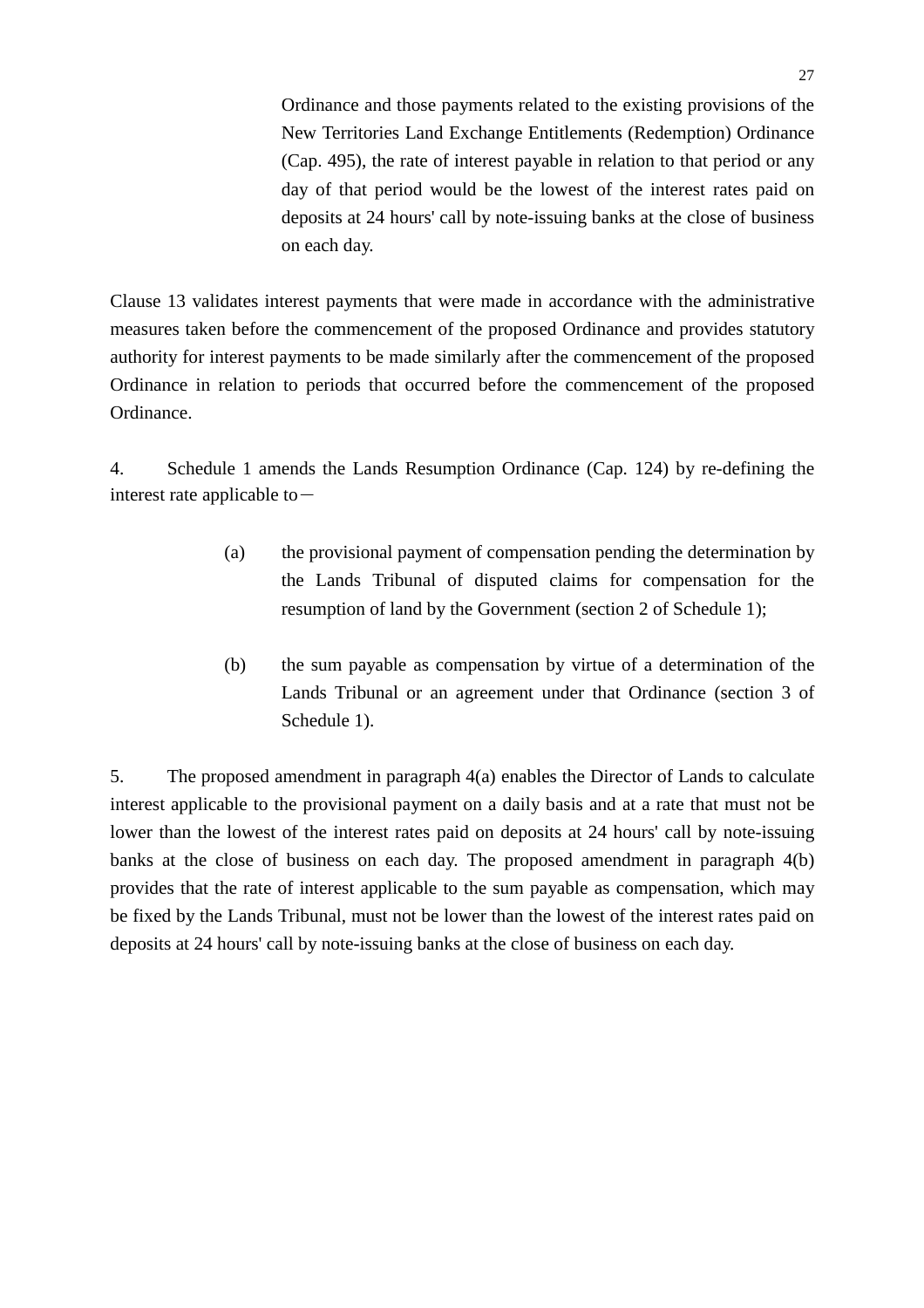6. Schedule 2 amends the Foreshore and Sea-bed (Reclamations) Ordinance (Cap. 127) by re-defining the interest rate applicable to  $-$ 

- (a) the provisional payment of compensation (that is pending the determination by the Lands Tribunal) in respect of reclamations under that Ordinance (section 2 of Schedule 2);
- (b) the sum payable as compensation by virtue of a determination of the Lands Tribunal or an agreement under that Ordinance (section 3 of Schedule 2).

The proposed amendments in subparagraphs (a) and (b) are similar in effect to the amendments described in paragraph 5.

7. Schedule 3 amends the Land Acquisition (Possessory Title) Ordinance (Cap. 130) by re-defining the interest rate applicable to  $-$ 

- (a) the provisional payment of compensation (that is pending the determination by the Lands Tribunal) in respect of the acquisition of any land under that Ordinance (section 2 of Schedule 3);
- (b) the sum payable as compensation by virtue of a determination of the Lands Tribunal or an agreement under that Ordinance (section 3 of Schedule 3).

The proposed amendments in subparagraphs (a) and (b) are similar in effect to the amendments described in paragraph 5.

8. Schedule 4 amends the Country Parks Ordinance (Cap. 208) by re-defining the interest rate applicable to the compensation payable under that Ordinance. The proposed amendment would have the effect that the interest rates paid on compensation under that Ordinance will be the lowest of the interest rates paid on deposits at 24 hours' call by noteissuing banks at the close of business on each day.

9. Schedule 5 amends the Mass Transit Railway (Land Resumption and Related Provisions) Ordinance (Cap. 276) and its subsidiary legislation. The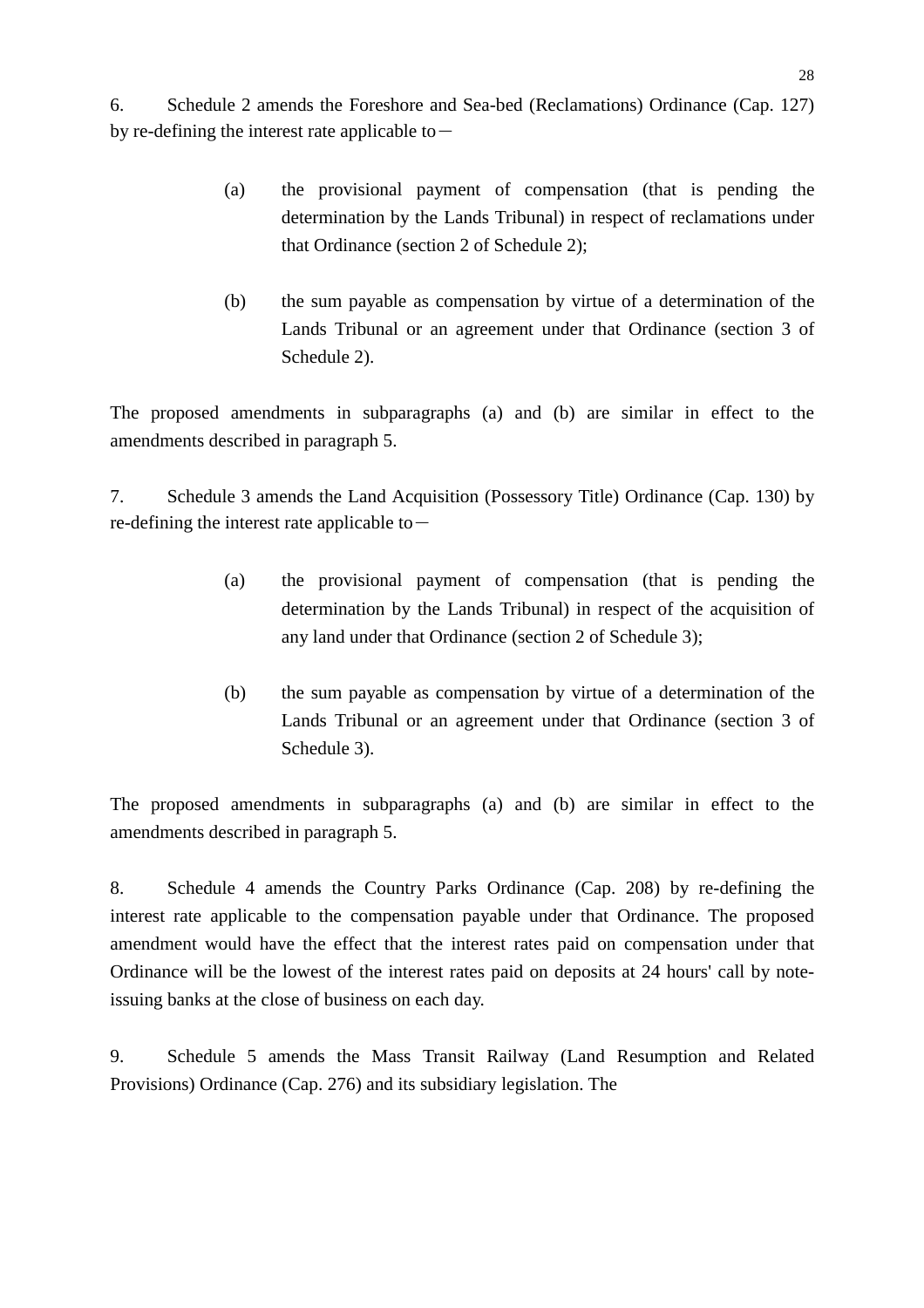Mass Transit Railway (Land Resumption and Related Provisions) Ordinance (Cap. 276) is amended by re-defining the interest rate applicable to the compensation payable under that Ordinance (section 1 of Schedule 5). The proposed amendment is similar in effect to the amendment described in paragraph 8. The Resolution of the Legislative Council (Cap. 276 sub. leg.) is repealed (section 2 of Schedule 5).

10. Schedule 6 amends the Air Pollution Control Ordinance (Cap. 311) by re-defining the interest rate applicable to compensation in respect of the cancellation and variation of licences and exemptions under that Ordinance. The proposed amendment is similar in effect to the amendment described in paragraph 8.

11. Schedule 7 amends the Water Pollution Control Ordinance (Cap. 358) and its subsidiary legislation. The Water Pollution Control Ordinance (Cap. 358) is amended by redefining the interest rate applicable to compensation in respect of the cancellation and variation of licences under that Ordinance (section 1 of Schedule 7). The proposed amendment is similar in effect to the amendment described in paragraph 8.

12. The Water Pollution Control (Sewerage) Regulation (Cap. 358 sub. leg.) is amended by re-defining the interest rate applicable to the compensation payable in certain cases under that Regulation (section 2 of Schedule 7). The proposed amendment provides that the rate of interest, which may be fixed by the Lands Tribunal, must not be lower than the lowest of the interest rates paid on deposits at 24 hours' call by note-issuing banks at the close of business on each day.

13. Schedules 8, 9 and 11 amend the Roads (Works, Use and Compensation) Ordinance (Cap. 370), the Land Drainage Ordinance (Cap. 446) and the Railways Ordinance (Cap. 519) respectively. Those Ordinances are amended by re-defining the interest rate applicable to the compensation payable in certain cases under those Ordinances. The proposed amendments are similar in effect to the amendment described in paragraph 12.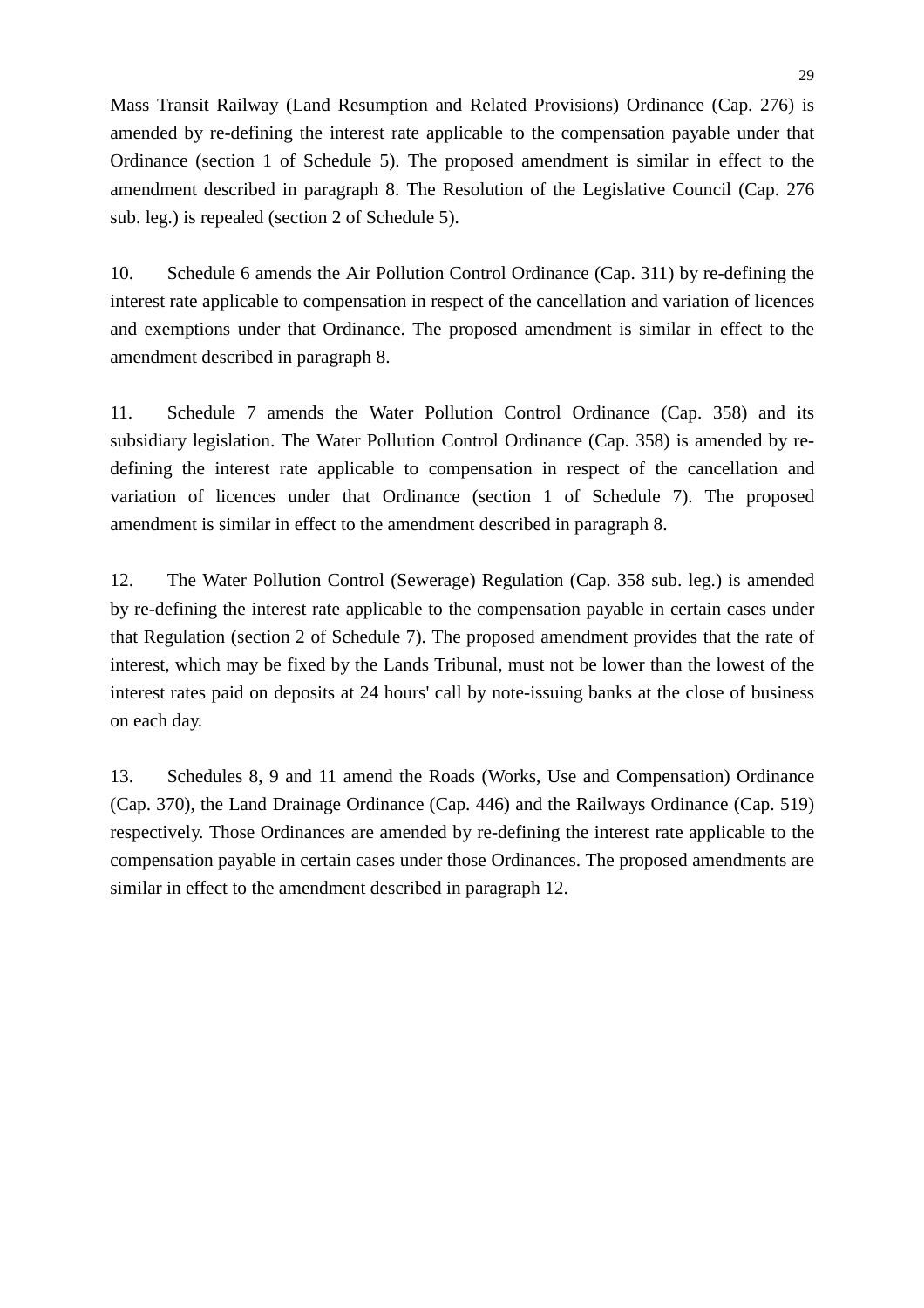14. Schedule 10 amends the New Territories Land Exchange Entitlements (Redemption) Ordinance (Cap. 495) by re-defining the interest rate applicable to any redemption money payable under that Ordinance. The proposed amendment provides that the rate of interest shall be the lowest of the interest rates paid on deposits at 24 hours' call by note-issuing banks at the close of business on each day.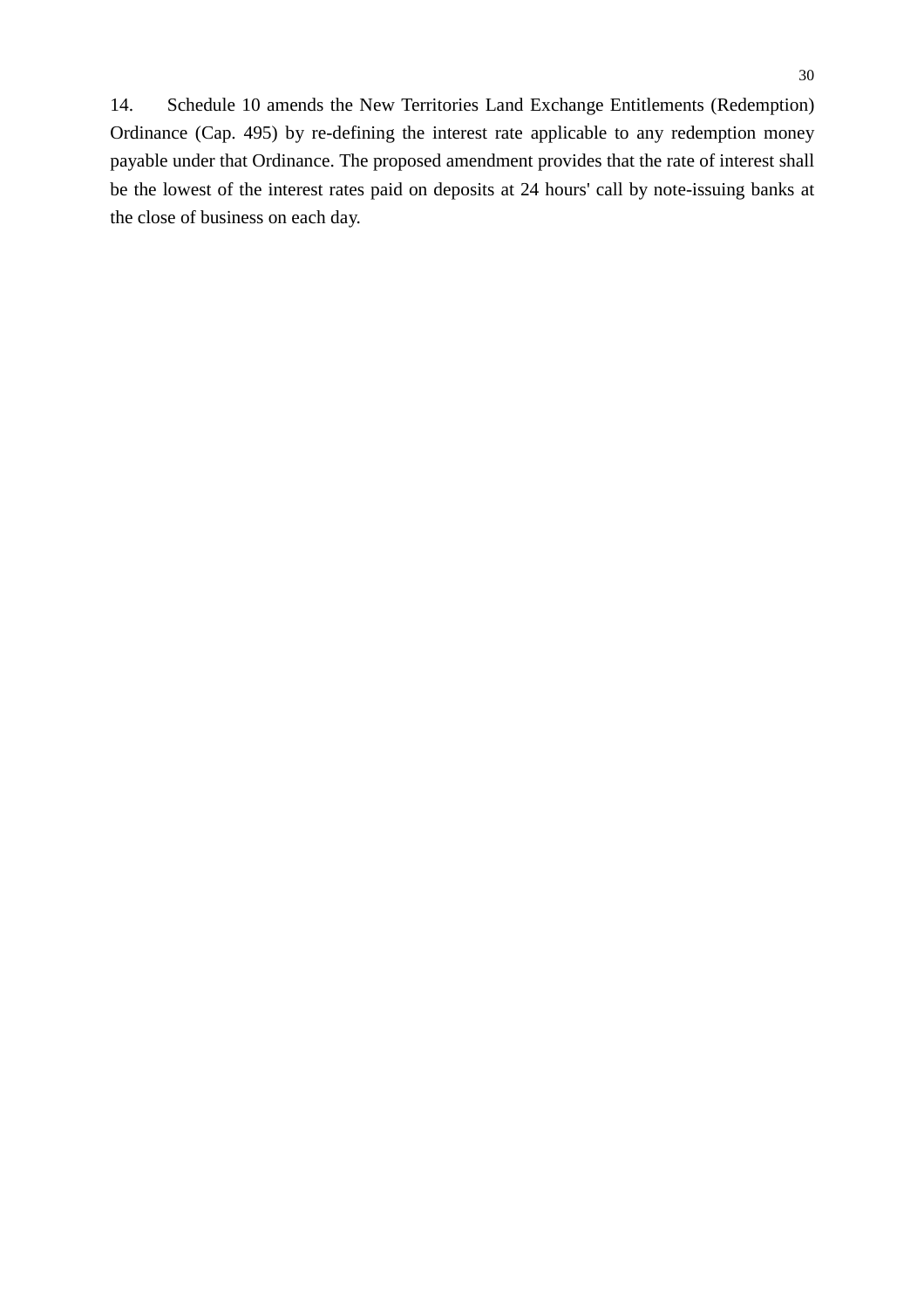# **Relevant provisions for the determination of interest rates under 11 Ordinances**

|   | <b>Ordinance</b>                                                   | <b>Section</b> |                                                                                                                                                                                    | <b>Authority to determine</b><br>the interest rate payable |
|---|--------------------------------------------------------------------|----------------|------------------------------------------------------------------------------------------------------------------------------------------------------------------------------------|------------------------------------------------------------|
|   | <b>Lands Resumption</b><br>Ordinance<br>(Cap.124)                  | s.16A $(1)(b)$ | Interest on any payment made calculated having<br>regard to the lowest rate payable from time to time<br>by members of the HKAB on time deposits.                                  | Director of Lands                                          |
|   |                                                                    | s.17(3A)       | The rate of interestshall be such rate as the<br>Lands Tribunal may fix having regard to the<br>lowest rate payable from time to time by members<br>of the HKAB on time deposits.  | Lands Tribunal                                             |
| 2 | Foreshore and Sea-<br>bed (Reclamation)<br>Ordinance<br>(Cap. 127) | s.14(1)(b)     | Interest on any payment madecalculated having<br>regard to the lowest rate payable from time to time<br>by members of the HKAB on time deposits.                                   | Director of Lands                                          |
|   |                                                                    | s.15(4)        | The rate of interest,shall be such rate as the<br>Lands Tribunal may fix having regard to the<br>lowest rate payable from time to time by members<br>of the HKAB on time deposits. | Lands Tribunal                                             |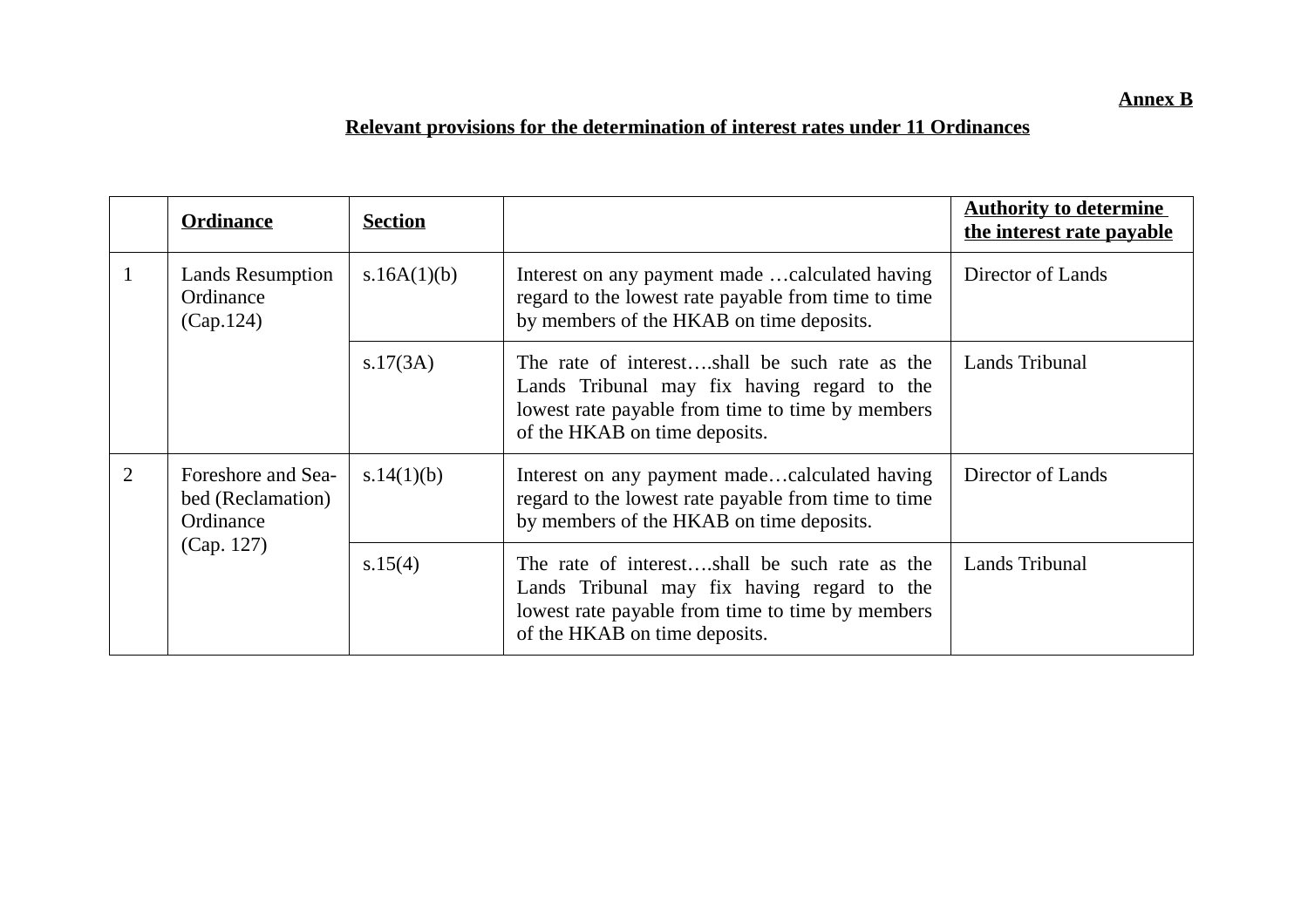| $\overline{3}$ | <b>Land Acquisition</b><br>(Possessory Title)<br>Ordinance<br>(Cap. 130)                                        | s.9(1)(b) | Interest on any payment madecalculated having<br>regard to the lowest rate payable from time to time<br>by members of the HKAB on time deposits.                                                                                                                        | Director of Lands     |
|----------------|-----------------------------------------------------------------------------------------------------------------|-----------|-------------------------------------------------------------------------------------------------------------------------------------------------------------------------------------------------------------------------------------------------------------------------|-----------------------|
|                |                                                                                                                 | s.10(4)   | The rate of interest,shall be such rate as the<br>Lands Tribunal may fix having regard to the<br>lowest rate payable from time to time by members<br>of the HKAB on time deposits.                                                                                      | Lands Tribunal        |
| $\overline{4}$ | <b>Country Parks</b><br>Ordinance<br>(Cap. 208)                                                                 | s.21      | The Lands Tribunal may direct that interest be paid<br>on compensation (but not costs)at the lowest<br>rate paid from time to time by members of the<br>HKAB on time deposits or at such other rate as<br>may be determined by resolution of the Legislative<br>Council | Lands Tribunal        |
| 5              | <b>Mass Transit</b><br>Railway (Land<br>Resumption and<br><b>Related Provisions)</b><br>Ordinance<br>(Cap. 276) | s.26      | The Lands Tribunal may direct that interest be<br>paidat the rate paid from time to time by<br>members of the HKAB on deposits at 7 days' call<br>or at such other rate as may be determined by<br>resolution of the Legislative Council.                               | <b>Lands Tribunal</b> |
|                | Resolution of the<br>Legislative Council<br>(Cap. 276, sub. leg.)                                               |           | Resolved that the rate of interest payable on<br>compensation shall be the lowest rate paid from<br>time to time by members of the HKAB on time<br>deposits.                                                                                                            |                       |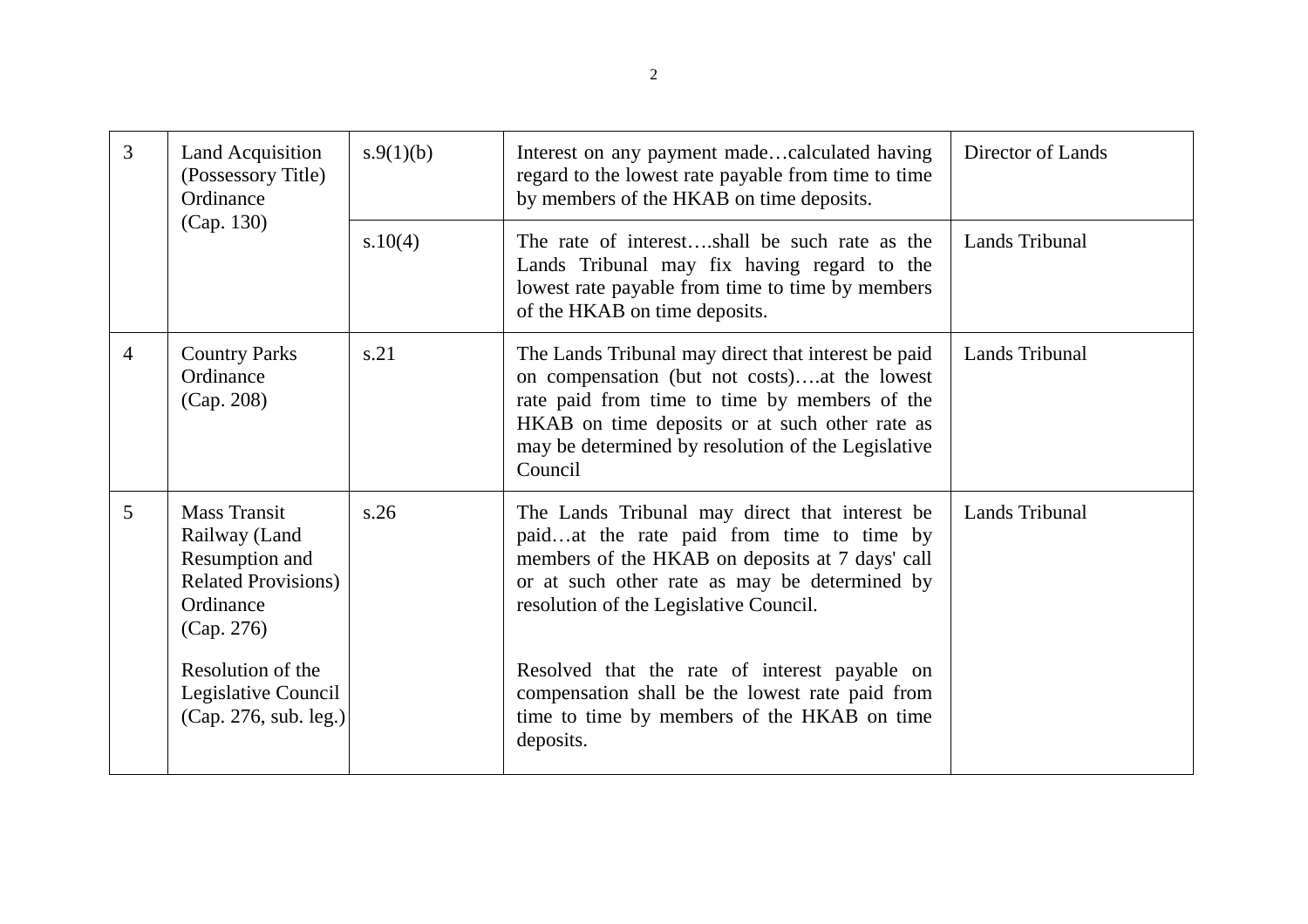| 6  | Air Pollution<br><b>Control Ordinance</b><br>(Cap. 311)                                | Paragraph 8,<br>Schedule 4 | The Lands Tribunal may direct that interest be paid<br>on compensation (but not costs)at the lowest<br>rate paid from time to time by members of the<br>HKAB on time deposit or at such other rate as may<br>be determined by resolution of the Legislative<br>Council                                             | Lands Tribunal |
|----|----------------------------------------------------------------------------------------|----------------------------|--------------------------------------------------------------------------------------------------------------------------------------------------------------------------------------------------------------------------------------------------------------------------------------------------------------------|----------------|
| 7. | (a) Water Pollution<br>Control<br>Ordinance<br>(Cap. 358)                              | Paragraph 8,<br>Schedule 2 | The Lands Tribunal may direct that interest be<br>paid  from such date and for such period as the<br>Lands Tribunal thinks fit, at the lowest rate paid<br>from time to time by members of the HKAB on<br>time deposits or at such other rate as may be<br>determined by resolution of the Legislative<br>Council. | Lands Tribunal |
|    | (b) Water Pollution<br>Control<br>(Sewerage)<br>Regulation<br>(Cap. 358, sub.<br>leg.) | s.22(b)                    | The Lands Tribunal may direct that interest be<br>paid  from a date and for a period that it<br>considers appropriate and at a rate that it may fix<br>but not below the lowest rate payable during that<br>period by members of the HKAB on time deposits.                                                        | Lands Tribunal |
| 8  | Roads (Works, Use<br>and Compensation)<br>Ordinance (Cap.<br>370)                      | s.33(b)                    | The Lands Tribunal may direct that interest be<br>paid  from such date and for such period as it<br>thinks fit and at such rate as it may fix but not<br>below the lowest rate payable during that period by<br>members of the HKAB on time deposits.                                                              | Lands Tribunal |